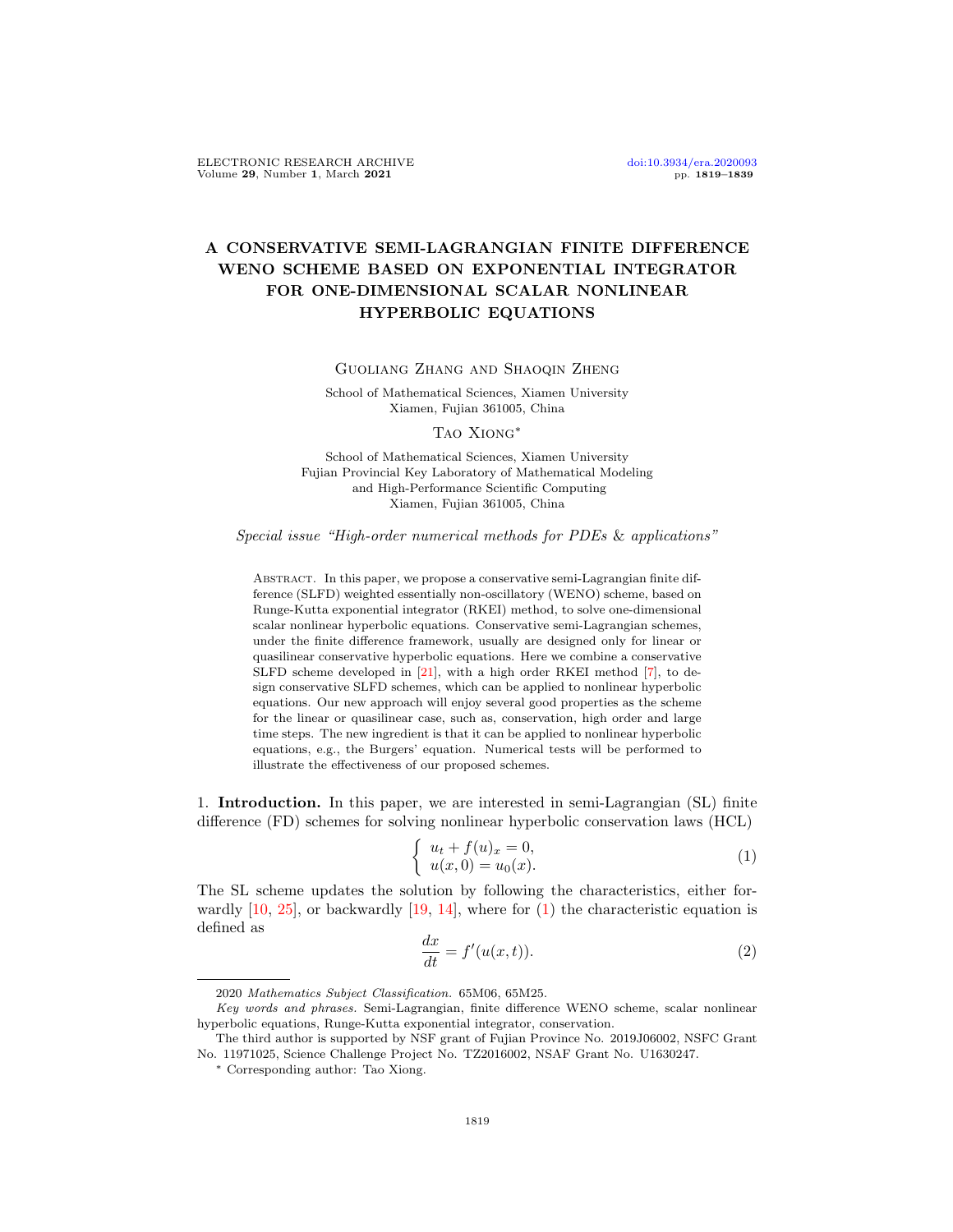The classical backward SL scheme traces the characteristics back to a previous time level and then updates the solution with interpolation, or polynomial reconstruction. Based on its solution space, there are SL FD schemes [\[26,](#page-20-1) [29\]](#page-20-2), SL finite volume (FV) schemes [\[9,](#page-19-5) [12\]](#page-19-6), SL spectral element methods [\[32,](#page-20-3) [13\]](#page-19-7), SL discontinuous Galerkin (DG) finite element methods [\[23,](#page-19-8) [3\]](#page-19-9), SL particle methods [\[8\]](#page-19-10), etc.

For SL schemes, mass conservation is an important property for certain applications, such as in kinetic simulations  $[9, 2]$  $[9, 2]$  $[9, 2]$ , weather forecasting  $[27, 15]$  $[27, 15]$  $[27, 15]$ , fluid dynamics [\[29,](#page-20-2) [12\]](#page-19-6), etc. For finite volume schemes and finite element methods, it is more natural to enforce the discrete mass conservation, by working with the integral form for finite volume schemes [\[12\]](#page-19-6), or the weak form for finite element methods [\[2\]](#page-19-11). For finite difference schemes, it is much more challenging [\[18\]](#page-19-13). A conservative SL finite difference scheme based on the flux difference form was proposed in [\[21\]](#page-19-0). A maximum principle preserving limiter was applied to ensure the  $L_{\infty}$  stability in [\[29\]](#page-20-2). However, the method in [\[21\]](#page-19-0) only considers the linear or quasilinear advection equation with  $f(u) = a(x, t) u$  in [\(1\)](#page-0-0), where  $a(x, t)$  is a known function. The extension to high dimensional problems is from Strang splitting. This method has later been generalized to nonlinear hyperbolic problems with the idea from an Eulerian-Lagrangian scheme [\[16\]](#page-19-14). On the other hand, a multi-dimensional SLFD scheme without dimensional splitting has been developed based on a predictor-corrector approach [\[20\]](#page-19-15), and applied to the kinetic Vlasov-Poisson equation. It was later been generalized to the incompressible flow and Guiding-center model problems [\[30\]](#page-20-5). Here the predictor-corrector repeatedly utilizes the material derivatives and replaces time derivatives by spatial derivatives from the equation, in a similar idea of a Lax-Wendroff approach. A high order approximation of the characteristic equation is built upon low order predictions of its solution. A conservative correction of the scheme was proposed in  $[31]$ , which is still based on the flux difference form, and the temporal integrals of the numerical fluxes are approximated by numerical quadrature rules. The scheme has also been used to solve the BGK model of the Boltzmann equation [\[1\]](#page-19-16). However, since it traces numerical quadrature points along the temporal integration, the fully discrete conservative scheme in [\[31,](#page-20-6) [1\]](#page-19-16) will subject to time step restrictions, which has been analyzed by Fourier analysis in [\[31\]](#page-20-6).

For SLFD schemes solving nonlinear hyperbolic problems, the main difficulty lies on the characteristic speed depending on the unknown solution, such as in [\(2\)](#page-0-1), especially for high dimensional problems. Except the predictor-corrector approach in [\[20\]](#page-19-15), there are also some other methods proposed to achieve high order in time. One is the class of multi-step schemes based on backward differential formulas (BDF), such as the Adams-Moulton and Adams-Bashforth schemes [\[14\]](#page-19-4). Another is based on commutator-free Runge-Kutta exponential integrators (RKEI) [\[5,](#page-19-17) [6\]](#page-19-18). However, both methods in literature do not have mass conservation. In this paper, we will adopt the RKEI method and combine it with the SLFD scheme in [\[21\]](#page-19-0) to develop conservative SLFD-RKEI schemes for solving the nonlinear hyperbolic problems. The RKEI method has also recently been coupled with SLDG scheme for solving the Vlasov equations [\[2\]](#page-19-11).

The RKEI method was first proposed in [\[7\]](#page-19-1), which is designed for nonlinear ordinary differential equations (ODEs). The idea is to mimic the exponential solution for linear ODEs, and write the nonlinear function as a coefficient multiplying the unknown solution. Then the coefficient is frozen at previous given time levels, so that the resulting ODE have explicit exponential solutions. Later, the RKEI method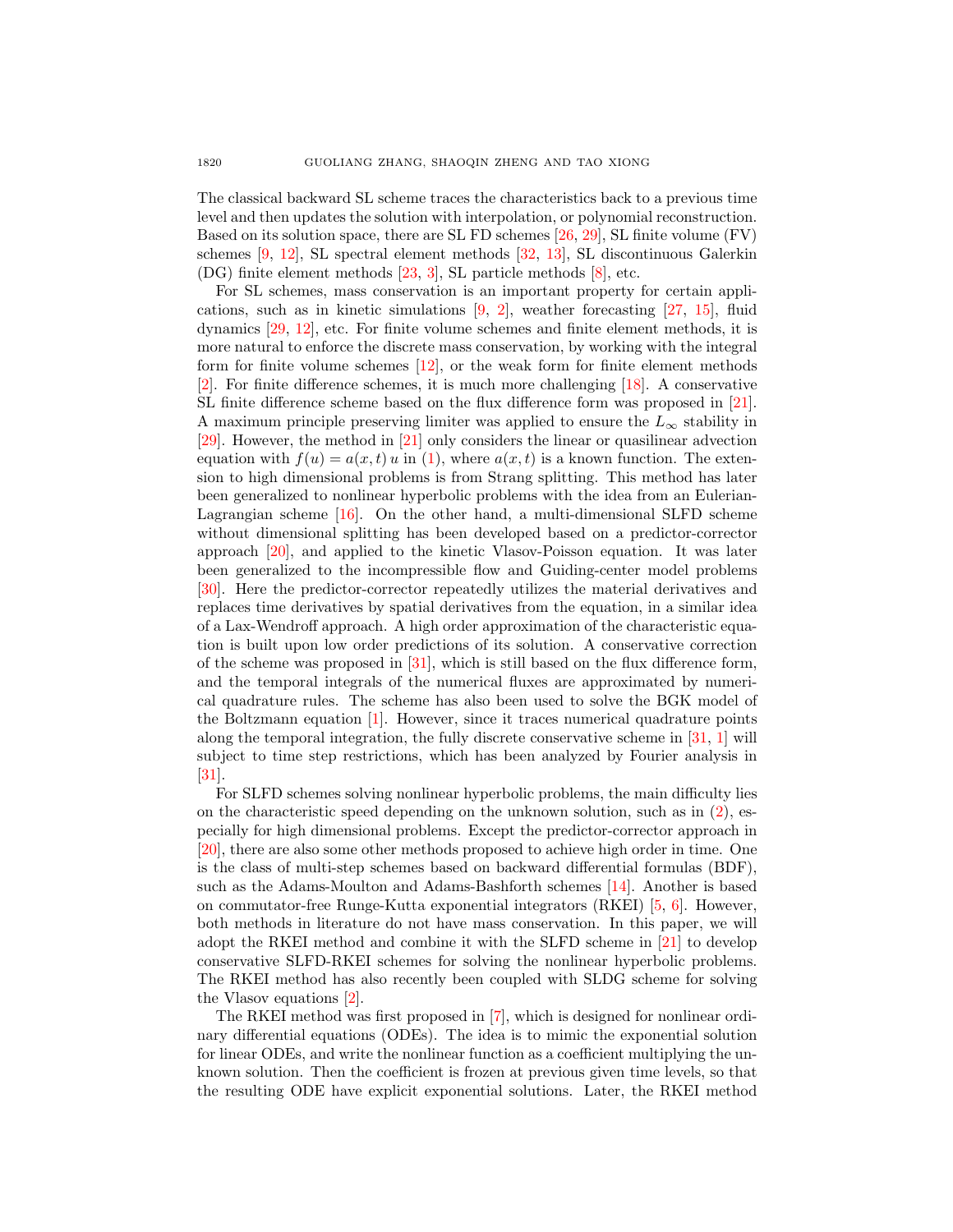was realized to be equivalent to the semi-Lagrangian scheme for partial differential equations (PDEs)  $[5, 6]$  $[5, 6]$  $[5, 6]$ . In this paper, we propose to combine it with the conservative SLFD scheme [\[21\]](#page-19-0) under the flux difference form. However, different from [\[31\]](#page-20-6), the temporal integral is transferred to a spatial integral at the previous time level with know solutions, owing to the divergence theorem. WENO interpolations and numerical flux reconstructions [\[21\]](#page-19-0) are used to ensure essentially non-oscillatory properties. Other methods, such as Hermite WENO schemes (HWENO) [\[4\]](#page-19-19) may also be applied. However, we would emphasize that in order to achieve large time step condition, we have to combine the WENO interpolation and flux reconstruction, so that the common integration in the left and right fluxes can be canceled exactly [\[21,](#page-19-0) [18\]](#page-19-13). This cancellation typically due to the fact, for the one-dimensional problem the spatial integrals in the reconstructions of the left and right fluxes are along the same line (only one dimension). This is not the case for two and higher dimensions. The extension to high dimensional problems is not straightforward. Although dimensional splittings can still be used, they suffer from low order splitting errors and we do not pursue them here.

The rest of the paper is organized as follows. In Section 2, the model equation will be described. The SLFD scheme in [\[21\]](#page-19-0) and the RKEI method [\[7\]](#page-19-1) will first be recalled in Section 3, after that conservative SLFD schemes for solving [\(1\)](#page-0-0) will be presented. In Section 4, numerical experiments will be performed to demonstrate the effectiveness of our proposed methods. Conclusion remarks will be made in Section 5.

### 2. Model equation. We start with the hyperbolic equations in the advective form,

<span id="page-2-0"></span>
$$
u_t + V(u)(x, t) u_x = 0,
$$
\n(3)

where  $u = u(x, t)$  and  $V(u)(x, t)$  is the advection speed which may depend on the unknown  $u$ . The solution of  $(3)$  propagates along characteristics, which can be defined as

<span id="page-2-1"></span>
$$
\frac{d}{dt}x(t) = V(u)(x(t), t).
$$
\n(4)

When  $V$  does not depend on the unknown  $u$ , namely, in the linear or quasilinear form, the characteristics of [\(4\)](#page-2-1) are given and can be computed a prior, so that the solution of [\(3\)](#page-2-0) can be determined from the characteristics by tracing it back to its initial or boundary values. However, when  $V$  does depend on the unknown  $u$ , [\(3\)](#page-2-0) becomes a nonlinear hyperbolic equation, e.g., in [\(1\)](#page-0-0)  $V(u)(x,t) = f'(u)$ . Even initially the solution  $u$  is smooth, the characteristics are changing with the solution u. At some later time, the characteristics would intersect and discontinuities are formed, such as shock waves. This is well-known for nonlinear hyperbolic equations [\[17\]](#page-19-20).

However, numerical schemes designed according to the advective form [\(3\)](#page-2-0) cannot provide a correct shock speed for shock waves. It is important instead using the following conservative form

<span id="page-2-2"></span>
$$
u_t + (a(u)(x,t)u)_x = 0.
$$
 (5)

[\(5\)](#page-2-2) shares the same characteristic equation as [\(3\)](#page-2-0) for the same problem. But only in the linear or quasilinear case,  $\alpha$  would be the same as  $V$ . For nonlinear hyperbolic equations, usually it is not. For example, for the nonlinear Burgers' equation,

$$
u_t + \left(\frac{u^2}{2}\right)_x = 0,\t\t(6)
$$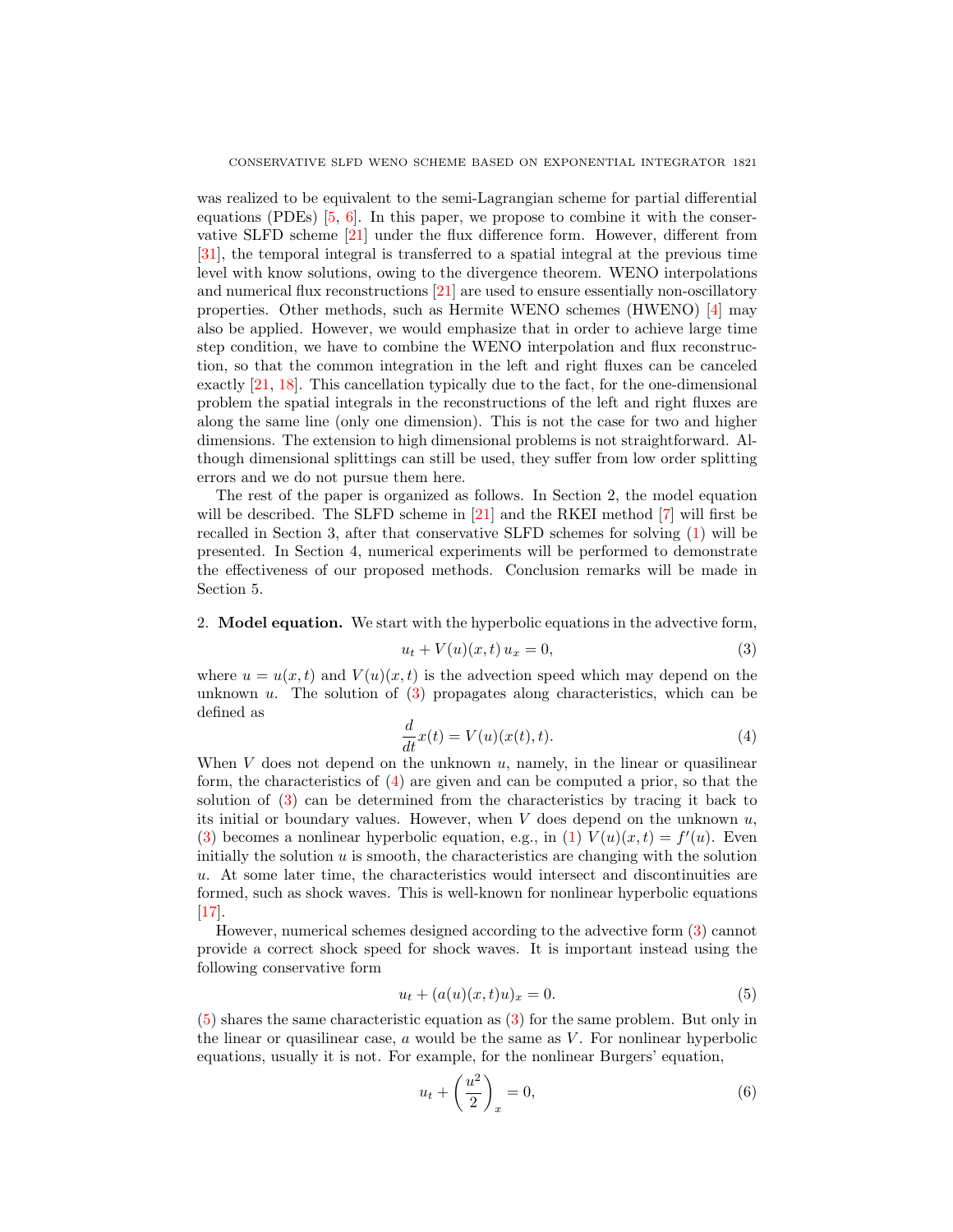$V(u)(x,t) = u$  in [\(3\)](#page-2-0), while  $a(u)(x,t) = \frac{u}{2}$  in [\(5\)](#page-2-2). However u is the right characteristic speed for both of them.

In the following, for our numerical scheme design, we consider  $(4)$  as the characteristic equation for  $(3)$ . For the conservative equation  $(5)$ , instead of  $(4)$ , we use a pseudo characteristic equation

<span id="page-3-2"></span>
$$
\frac{d}{dt}x(t) = a(u)(x(t),t).
$$
\n(7)

Taking the Burgers' equation as an example, we consider

$$
\frac{d}{dt}x(t) = u(x(t), t),
$$
\n(8)

for  $(3)$ , while

$$
\frac{d}{dt}x(t) = \frac{1}{2}u(x(t),t),\tag{9}
$$

for [\(5\)](#page-2-2). Similarly for other nonlinear hyperbolic equations.

3. Numerical scheme. In this section, we will describe how to design conservative SLFD WENO schemes, based on the RKEI method. We first recall the conservative SLFD scheme defined for the quasilinear hyperbolic equation in [\[21\]](#page-19-0), then we will present the framework of RKEI method proposed in [\[5\]](#page-19-17). After that, we will show how to get conservative schemes by coupling these two methods.

3.1. Conservative SLFD scheme. The conservative SLFD scheme starts from the conservative equation [\(5\)](#page-2-2). Assuming we already have the solution at time level  $t_n$ , integrating [\(5\)](#page-2-2) from  $t_n$  to  $t_{n+1}$ , we get

<span id="page-3-0"></span>
$$
u(x, t_{n+1}) = u(x, t_n) - \left(\int_{t_n}^{t_{n+1}} a(u)(x, t)u dt\right)_x.
$$
 (10)

Denoting

<span id="page-3-1"></span>
$$
H(x) = \int_{t_n}^{t_{n+1}} a(u)(x, t)u dt,
$$
\n(11)

and defining

$$
H(x) = \frac{1}{\Delta x} \int_{x - \frac{\Delta x}{2}}^{x + \frac{\Delta x}{2}} h(\xi) d\xi,
$$
\n(12)

we obtain

$$
H_x = \frac{1}{\Delta x} \left( h(x + \frac{\Delta x}{2}) - h(x - \frac{\Delta x}{2}) \right),\tag{13}
$$

where  $\Delta x$  could be referred as the spatial mesh size.

At a given point  $x = x_i$ , [\(10\)](#page-3-0) becomes

$$
u(x_i, t_{n+1}) = u(x_i, t_n) - \frac{1}{\Delta x} \left( h(x_i + \frac{\Delta x}{2}) - h(x_i - \frac{\Delta x}{2}) \right).
$$
 (14)

A conservative finite difference scheme can be provided as follows

<span id="page-3-3"></span>
$$
u_i^{n+1} = u_i^n - \frac{1}{\Delta x} (\hat{h}_{i + \frac{1}{2}} - \hat{h}_{i - \frac{1}{2}}),
$$
\n(15)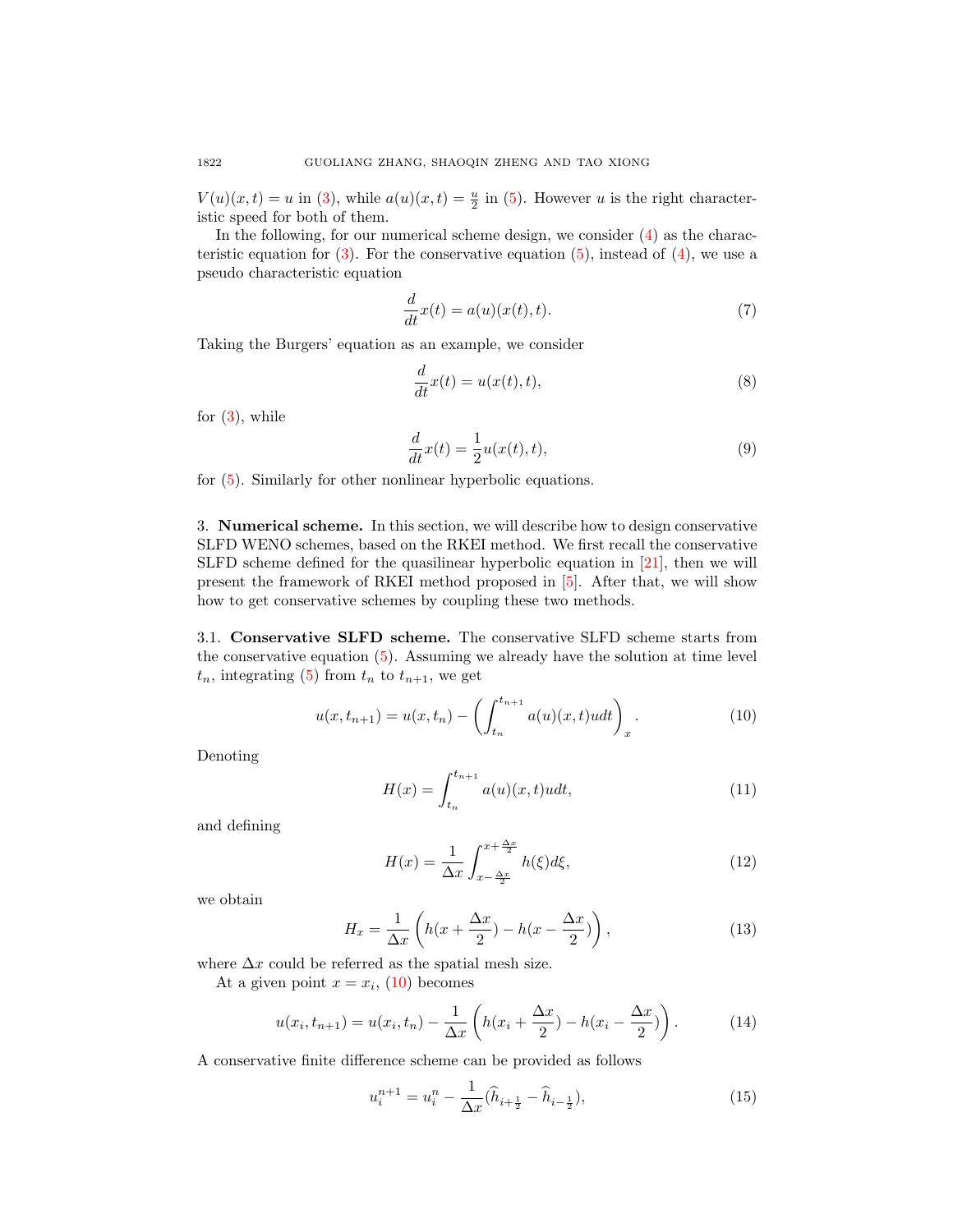where  $\hat{h}_{i+\frac{1}{2}}$  is a numerical flux approximating  $h(x_i + \frac{\Delta x}{2})$  and  $u_i^n$  approximates  $u(x_i, t_n)$  accordingly.  $h_{i+\frac{1}{2}}$  can be obtained from  $\{H_i\}$  via a high order finite difference WENO reconstruction, which will be described afterward. From [\(11\)](#page-3-1), we have

<span id="page-4-0"></span>
$$
H_i = H(x_i) = \int_{t_n}^{t_{n+1}} a(u)(x_i, t)u(x_i, t)dt.
$$
 (16)

It is important on how to get high order approximations of  $(16)$ , as we only know the solution at time level  $t_n$ . In this paper, a semi-Lagrangian scheme based on solving the characteristic equations [\(7\)](#page-3-2) is used.

Let's introduce a spatio-temporal region  $\Omega_{i,t}$ , which is associated to the point  $x_i$ and time levels from  $t_n$  to  $t_{n+1}$ . The region is displayed in Fig. [3.1.](#page-4-0) The curves  $\ell_1$  and  $\ell_3$  are along the time and space directions respectively, while  $\ell_2$  is the curve defined from the characteristic equation  $(4)$ . From the definition, we know that the outward normal direction along  $\ell_2$  is  $(-1/a, 1)$ .



FIGURE 1. The diagram of the spatio-temporal region  $\Omega_{i,t}$ .

Now if we integrate the conservative equation [\(5\)](#page-2-2) over the region  $\Omega_{i,t}$ , that is

<span id="page-4-2"></span>
$$
\int_{\Omega_{i,t}} u_t + (a(u)(x,t)u)_x = 0.
$$
\n(17)

Denoting  $\nabla_{t,x} = (\partial t, \nabla_x)$ , and from the divergence theorem, we get

$$
0 = \int_{\Omega_{i,t}} u_t + (a(u)(x,t)u)_x
$$
  
= 
$$
\int_{\Omega_{i,t}} \nabla_{t,x} \cdot (u, a(u)(x,t)u)
$$
  
= 
$$
\int_{\partial \Omega_{i,t}} (u, a(u)(x,t)u) \cdot \mathbf{n}
$$
  
= 
$$
-\int_{x_i^*}^{x_i} u(x,t_n) dx + \int_{t_n}^{t_{n+1}} a(u)(x_i,t)u(x_i,t)dt,
$$

where **n** is the outward unit normal vector along each curve, and this equation yields

<span id="page-4-1"></span>
$$
H_i = \int_{t_n}^{t_{n+1}} a(u)(x_i, t)u(x_i, t)dt = \int_{x_i^*}^{x_i} u(x, t_n)dx.
$$
 (18)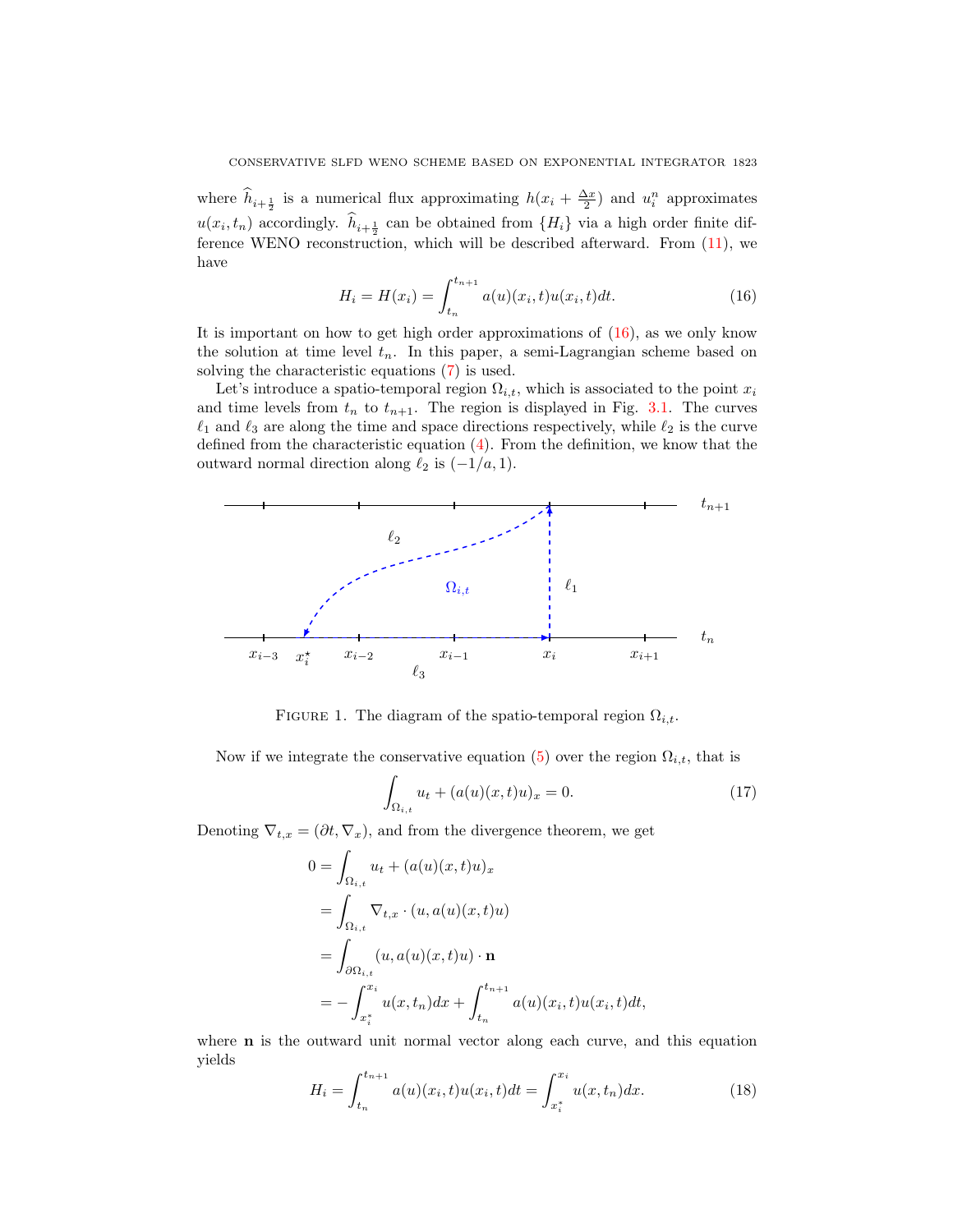So if we can solve the characteristic equation [\(7\)](#page-3-2) to find the root  $x_i^*$ , we can do the integration in [\(18\)](#page-4-1) to get the value  $H_i$ . After that, we reconstruct  $\{h_{i+\frac{1}{2}}\}$  from  ${H_i}$ , the solution  $u_i^{n+1}$  is then updated from [\(15\)](#page-3-3). We denote this conservative updating process as "SLFDc", that is

$$
u^{n+1} = \text{SLFDc}(a(u)(x, t), \Delta t)u^n.
$$
\n(19)

In [\[21\]](#page-19-0), only  $a(x, t)$  is considered. As  $a(x, t)$  is given, classical Runge-Kutta methods can be used to solve [\(7\)](#page-3-2). When  $a(u)(x, t)$  depends on u, since we do not have the values  $u$  at intermediate stages, Runge-Kutta methods cannot be directly applied in the SL settings. In [\[31\]](#page-20-6), a high order predictor-corrector approach is proposed. However, that approach is problem dependent and algebraically a little complicated to extend to higher order (e.g., 4th order and up). Here we will adopt the RKEI method developed in [\[5\]](#page-19-17), which can be more conveniently extended to high order, and we will present it in the next subsection.

On the other hand, another type of SLFD scheme can base on the nonconservative advective form  $(3)$ . This scheme is to solve the characteristic equation  $(4)$  to get  $x_i^*$ , then interpolate the value at  $x_i^*$  to update the solution  $u_i^{n+1}$  at the next time level, e.g., the approach used in [\[5\]](#page-19-17). However, due to interpolating errors, this type SLFD scheme does not have mass conservation. Here we refer this update as "SLFDn", that is

$$
u^{n+1} = \text{SLFDn}(V(u)(x,t), \Delta t)u^n.
$$
\n(20)

The nonconservative approach cannot get a right shock speed for nonlinear hyperbolic equations. Moreover, it is not appropriate for long time simulations [\[19\]](#page-19-3). In our numerical schemes proposed in the following, we could combine "SLFDc" and "SLFDn" to achieve a high order conservative SLFD scheme for the nonlinear hyperbolic equations.

3.2. RKEI time method. In this subsection, we first briefly review the RKEI method, which was proposed to solve nonlinear ODEs [\[7\]](#page-19-1). For more details, we refer to [\[7,](#page-19-1) [5,](#page-19-17) [2\]](#page-19-11).

We consider a nonlinear initial value ODE problem of size  $N$ ,

<span id="page-5-0"></span>
$$
\frac{dY(t)}{dt} = C(Y)Y, \quad Y(t=0) = Y_0,
$$
\n(21)

where  $C(Y)$  is a matrix-value function of size  $N \times N$ , which may depend on the solution of  $Y(t)$ . The idea of RKEI method is to freeze the coefficient matrix  $C(Y)$ at a given time step, or linear composition of explicitly known values, to obtain a linearized problem, and then apply the exponential integrator method to update the solution from  $Y^n$  to  $Y^{n+1}$ .  $Y^n$  is the numerical solution at time level  $t_n$ . For a first order scheme, it is

$$
\frac{dY(t)}{dt} = C^n Y, \quad Y^{n+1} = \exp(C^n \Delta t) Y^n,\tag{22}
$$

where  $C^n = C(Y^n)$  and  $\Delta t = t_{n+1} - t_n$  is the time step.

To achieve high order accuracy, a class of commutator-free RKEI methods with multi-stages can be used. For an s-stage RKEI method, the algorithm flow chart is summarized as follows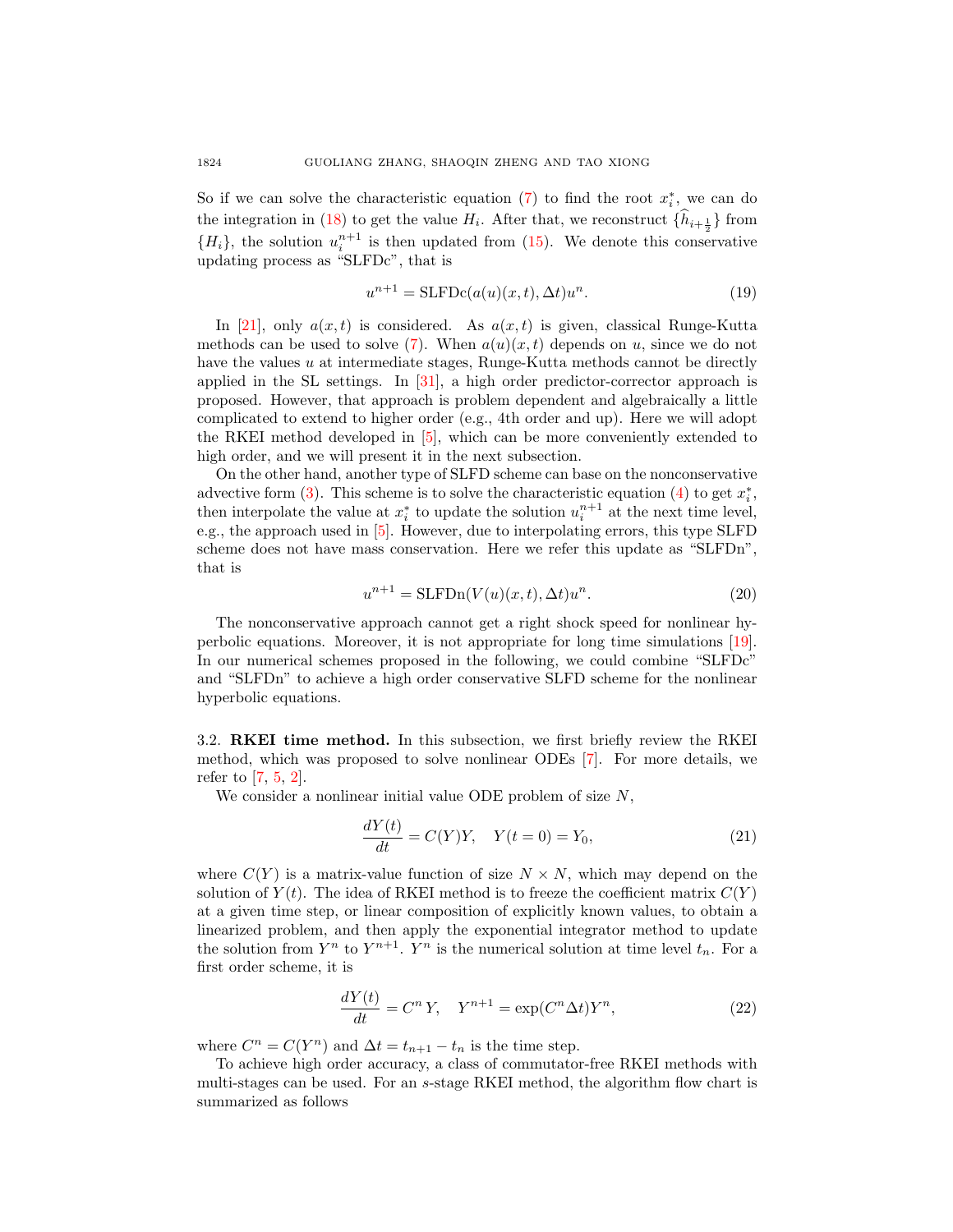Algorithm 1: The commutator-free (CF) RKEI method [\[7\]](#page-19-1).  $p = Y^n$ for  $r = 1 : s$  do  $Y_r = \exp(\Delta t \sum_k \alpha_{rJ^{(r)}}^k C(Y_k)) \cdots \exp(\Delta t \sum_k \alpha_{r1}^k C(Y_k)) p$ end  $Y^{n+1} = \exp(\Delta t \sum_k \beta_j^k C(Y_k)) \cdots \exp(\Delta t \sum_k \beta_j^k C(Y_k)) p$ 

In the subindex of  $\alpha_{rJ(r)}^k$ ,  $J^{(r)}$  represents the number of exponentials one has to take per RK stage. The RKEI method can be represented by the Butcher tableau in Table [1.](#page-6-0)

<span id="page-6-0"></span>
$$
\begin{array}{c|c}\n\mathbf{c} & A \\
\hline\n\mathbf{b}\n\end{array}
$$

TABLE 1. A Butcher tableau for RKEI method, where  $a_{ik}$  =  $\sum_{l=1}^{J^{(i)}} \alpha_{i,l}^k$  and  $b_k = \sum_{l=1}^{J} \beta_l^k$ , which merges  $J^{(i)}$  rows into one row at each stage i.

Example 3.1. A 3rd order RKEI method in [\[5\]](#page-19-17) can be represented by the following Butcher tableau,

<span id="page-6-1"></span>
$$
\begin{array}{c|cc}\n0 & \frac{1}{2} & \frac{1}{2} \\
1 & -1 & 2 \\
\hline\n\frac{1}{12} & \frac{1}{3} & -\frac{1}{4} \\
\frac{1}{12} & \frac{1}{3} & \frac{5}{12}\n\end{array}
$$

## Table 2. CF3

with which, the RKEI scheme for the nonlinear ODE system  $(21)$  reads

$$
Y^{(1)} = Y^n
$$
  
\n
$$
Y^{(2)} = \exp\left(\frac{1}{2}\Delta t C(Y^{(1)})\right) Y^n
$$
  
\n
$$
Y^{(3)} = \exp\left(\Delta t (-C(Y^{(1)}) + 2C(Y^{(2)}))\right) Y^n
$$
  
\n
$$
Y^{n+1} = \exp\left(\Delta t (\frac{1}{12}C(Y^{(1)}) + \frac{1}{3}C(Y^{(2)}) + \frac{5}{12}C(Y^{(3)}))\right)
$$
  
\n
$$
\exp\left(\Delta t (\frac{1}{12}C(Y^{(1)}) + \frac{1}{3}C(Y^{(2)}) - \frac{1}{4}C(Y^{(3)}))\right) Y^n,
$$

here  $J^{(r)} = 1$  for  $r = 1, ..., 3$  and  $J = 2$ .

Example 3.2. A 4th order RKEI method in [\[5\]](#page-19-17) can be represented by the following Butcher tableau,

<span id="page-6-2"></span>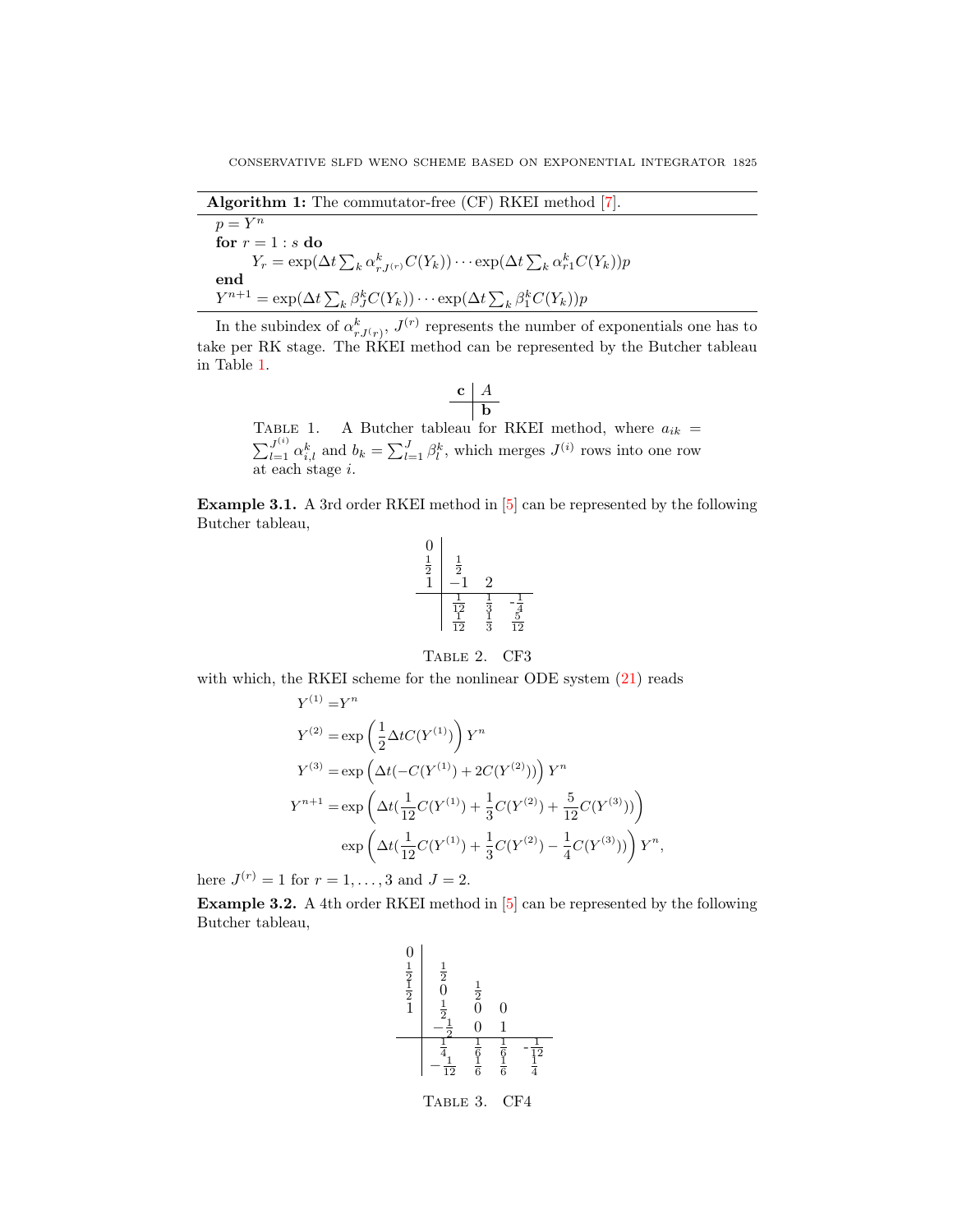correspondingly, the RKEI scheme for the nonlinear ODE system [\(21\)](#page-5-0) reads  $Y^{(1)} = Y^n$ 

$$
Y^{(2)} = \exp\left(\frac{1}{2}\Delta t C(Y^{(1)})\right) Y^n
$$
  
\n
$$
Y^{(3)} = \exp\left(\frac{1}{2}\Delta t C(Y^{(2)})\right) Y^n
$$
  
\n
$$
Y^{(4)} = \exp\left(\Delta t \left(-\frac{1}{2}C(Y^{(1)}) + C(Y^{(3)})\right)\right) \exp\left(\frac{1}{2}\Delta t C(Y^{(1)})\right) Y^n
$$
  
\n
$$
Y^{n+1} = \exp\left(\Delta t \left(-\frac{1}{12}C(Y^{(1)}) + \frac{1}{6}C(Y^{(2)}) + \frac{1}{6}C(Y^{(3)}) + \frac{1}{4}C(Y^{(4)})\right)\right)
$$
  
\n
$$
\exp\left(\Delta t \left(\frac{1}{4}C(Y^{(1)}) + \frac{1}{6}C(Y^{(2)}) + \frac{1}{6}C(Y^{(3)}) - \frac{1}{12}C(Y^{(4)})\right)\right) Y^n,
$$

here  $J^{(r)} = 1$  for  $r = 1, ..., 3, J^{(4)} = 2$  and  $J = 2$ .

3.3. Conservative SLFD-RKEI scheme. The RKEI method for linear ODEs is later recognized to be equivalent to an SL scheme for updating the solution for linear transport problems. The method is then coupled with spectral Galerkin method and applied to convection-diffusion problems [\[7\]](#page-19-1), incompressible Navier-Stokes equations [\[6\]](#page-19-18). Very recently, it has been coupled with SLDG methods, and applied to the Vlasov-Poisson system and guiding-center model problems [\[2\]](#page-19-11).

Here we will couple the RKEI method with the SLFD scheme, to get a high order SLFD-RKEI scheme for solving the nonlinear hyperbolic equations. The difficulty here is that for SL schemes under the finite difference framework, it is not easy to achieve the following properties simultaneously, high order, conservative, large time steps and ability to solve nonlinear hyperbolic equations. Our method proposed here for the one-dimensional hyperbolic equations, will have these properties.

Two types of conservative schemes can be proposed. One is that we only do a conservative correction at the last stage as compared to a nonconservative one. The other is we do it at every stage. Taking the 3rd order RKEI scheme in Table [2](#page-6-1) as an example, the first SLFD-RKEI scheme reads as follows

$$
u^{(1)} = u^n
$$
  
\n
$$
u^{(2)} = SLFDn\left(\frac{1}{2}V(u^{(1)})(x, t_n), \Delta t\right)u^n
$$
  
\n
$$
u^{(3)} = SLFDn\left(-V(u^{(1)})(x, t_n) + 2V(u^{(2)})(x, t_n + \frac{1}{2}\Delta t), \Delta t\right)u^n
$$
  
\n
$$
u^{n+1} = SLFDc\left(\frac{1}{12}a(u^{(1)})(x, t_n) + \frac{1}{3}a(u^{(2)})(x, t_n + \frac{1}{2}\Delta t)\right)
$$
  
\n
$$
+ \frac{5}{12}a(u^{(3)})(x, t_n + \Delta t), \Delta t\right) SLFDc\left(\frac{1}{12}a(u^{(1)})(x, t_n) + \frac{1}{3}a(u^{(2)})(x, t_n + \frac{1}{2}\Delta t) - \frac{1}{4}a(u^{(3)})(x, t_n + \Delta t), \Delta t\right)u^n.
$$
\n(23)

We denote this scheme as "SLFDc1". The other is  $(1)$ 

<span id="page-7-0"></span>n

$$
u^{(1)} = u^n
$$
  

$$
u^{(2)} = SLFDc\left(\frac{1}{2}a(u^{(1)})(x, t_n), \Delta t\right)u^n
$$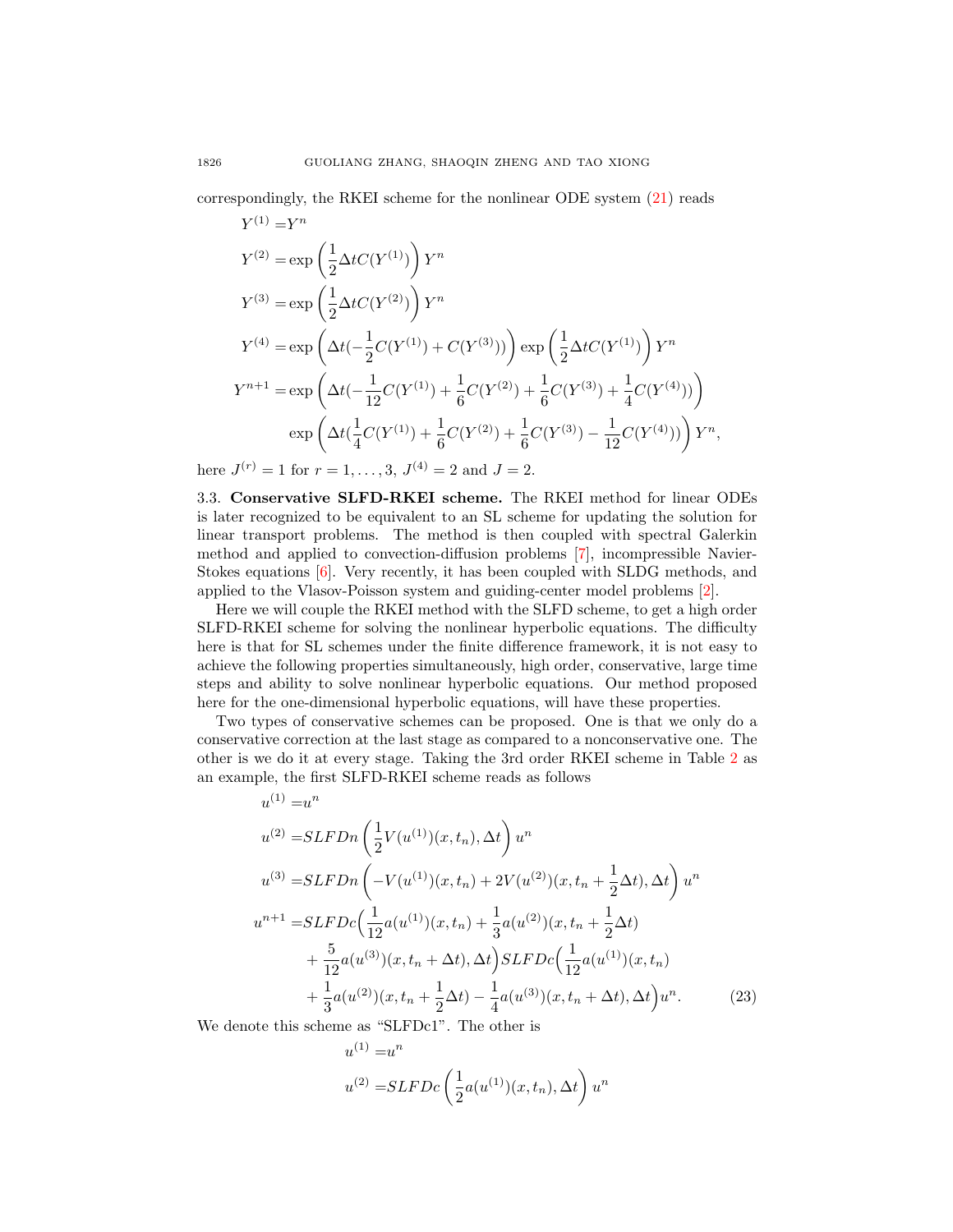$$
u^{(3)} = SLFDc\left(-a(u^{(1)})(x, t_n) + 2a(u^{(2)})(x, t_n + \frac{1}{2}\Delta t), \Delta t\right)u^n
$$
  
\n
$$
u^{n+1} = SLFDc\left(\frac{1}{12}a(u^{(1)})(x, t_n) + \frac{1}{3}a(u^{(2)})(x, t_n + \frac{1}{2}\Delta t)\right)
$$
  
\n
$$
+ \frac{5}{12}a(u^{(3)})(x, t_n + \Delta t), \Delta t\right) SLFDc\left(\frac{1}{12}a(u^{(1)})(x, t_n)\right)
$$
  
\n
$$
+ \frac{1}{3}a(u^{(2)})(x, t_n + \frac{1}{2}\Delta t) - \frac{1}{4}a(u^{(3)})(x, t_n + \Delta t), \Delta t\right)u^n.
$$
 (24)

and we denote it as "SLFDc2". The nonconservative scheme with SLFDn at every stage is still denoted as "SLFDn".

We note that for above schemes at each stage, we freeze  $V(u)(x, t)$  or  $a(u)(x, t)$ with linear composition of explicitly known values of  $u$  at its corresponding time stages, but leaving x as a changing variable. However we only know the values of  $u$ at grid points  $\{x_i\}$ . For x different from the grid points, an interpolation is needed. With the frozen characteristic speed, the characteristic equation [\(4\)](#page-2-1) or [\(7\)](#page-3-2), which now is an explicit ODE, can be solved by a high order Runge-Kutta method in a backward way. Let us take the solution to the characteristic equation as  $X(t)$ , and we introduce  $w(X(t))$  as the velocity function. Detailed procedures for a first order scheme and a 3rd order scheme corresponding to [\(23\)](#page-7-0) are given as follows:

• for a first order RKEI scheme, it has only one stage, the characteristic equation is

<span id="page-8-0"></span>
$$
w(X(t)) = a(u)(X(t), t_n),
$$
\n(25)

$$
\begin{cases}\n\frac{dX(t)}{dt} = w(X(t)),\\ \nX(t_{n+1}) = x_i.\n\end{cases}
$$
\n(26)

It can be solved with an Euler forward scheme, that is, we let  $w(x_i)$  $w(X(t_{n+1})) \approx w(X(t))$ , then

$$
x_i^* = x_i - w(x_i)\Delta t = x_i - a(u)(x_i, t_n)\Delta t.
$$
\n
$$
(27)
$$

After that we call "SLFDc" to update  $u^{n+1}$  from  $u^n$ ;

• for a 3rd order RKEI scheme, it has three stages. For each stage, we have: – Stage 1: The characteristic equation is

$$
w(X(t)) = \frac{1}{2}V(u)(X(t), t_n),
$$
\n(28)

$$
\begin{cases} \frac{dX(t)}{dt} = w(X(t)),\\ X(t_{n+1/2}) = x_i. \end{cases}
$$
 (29)

We solve it with a 3rd order Runge-Kutta scheme to get

$$
\begin{cases}\n x_i^{*,(1)} = X(t_n) \\
 u_i^{(1)} = \mathcal{I}u(x_i^{*,(1)}, t_n) \approx u(x_i, t_{n + \frac{1}{2}}).\n\end{cases}
$$
\n(30)

– Stage 2: The characteristic equation is

$$
w(X(t)) = -V(u)(X(t), t_n) + 2V(u)(X(t), t_n + \frac{1}{2}\Delta t)),
$$
\n(31)

$$
\begin{cases}\n\frac{dX(t)}{dt} = w(X(t)),\\ \nX(t_{n+1}) = x_i.\n\end{cases}
$$
\n(32)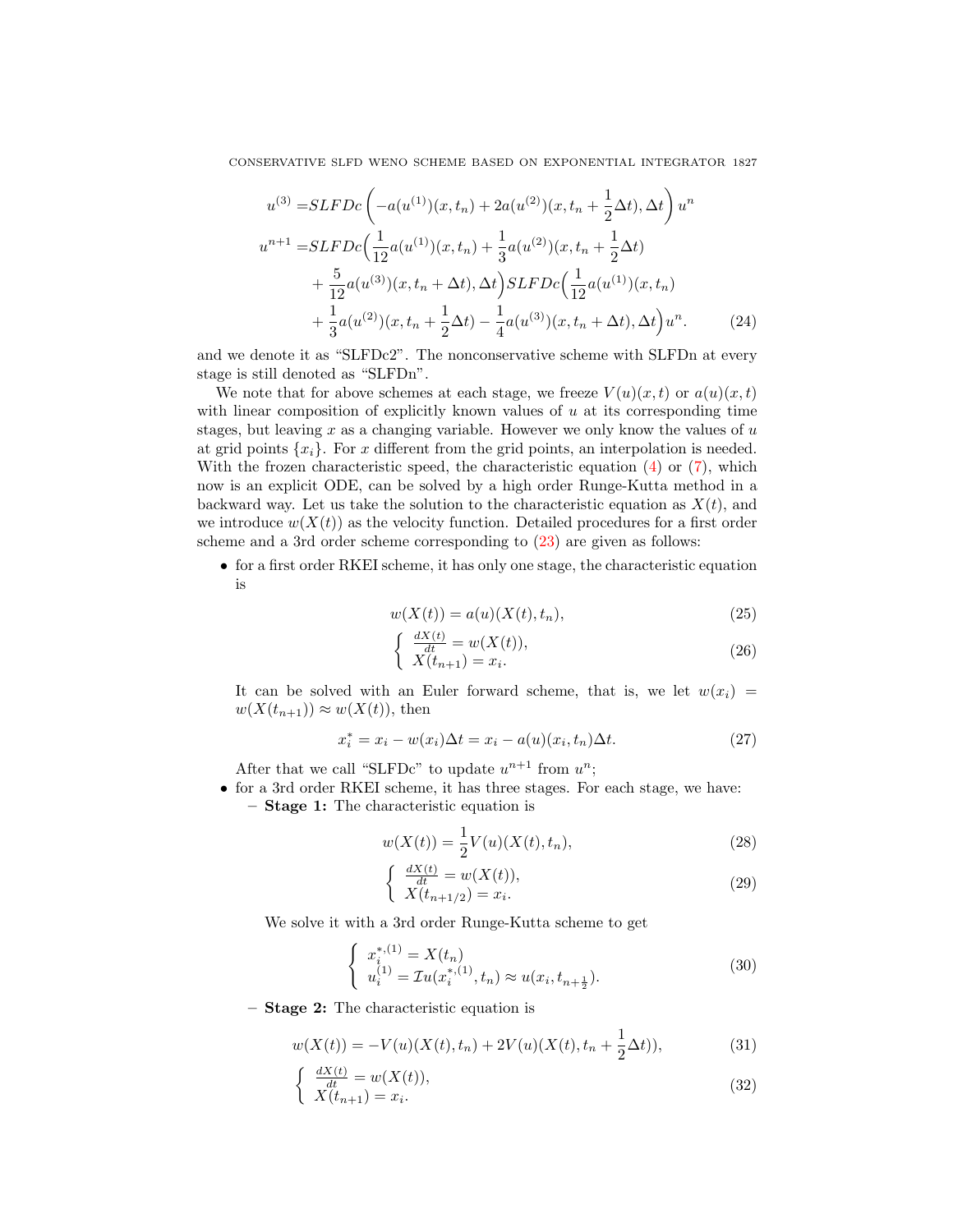We solve it with a 3rd order Runge-Kutta scheme to get

$$
\begin{cases}\n x_i^{*,(2)} = X(t_n) \\
 u_i^{(2)} = \mathcal{I}u(x_i^{*,(2)}, t_n) \approx u(x_i, t_{n+1}).\n\end{cases}
$$
\n(33)

– Stage 3: This stage has two steps. The first step has the characteristic equation

$$
w(X(t)) = \frac{1}{12} \Big( a(u)(X(t), t_n) + 4a(u)(X(t), t_n + \frac{1}{2}\Delta t) - 3a(u)(X(t), t_n + \Delta t) \Big),
$$
\n(34)

$$
\begin{cases}\n\frac{dX(t)}{dt} = w(X(t)),\\ \nX(t_{n+1}) = x_i.\n\end{cases}
$$
\n(35)

We solve it with a 3rd order Runge-Kutta scheme to get

$$
x_i^* = X(t_n). \tag{36}
$$

Then we call "SLFDc" to obtain  $u^{(3)}$  based on  $u^n$ . The second step has the characteristic equation

$$
w(X(t)) = \frac{1}{12} \Big( a(u)(X(t), t_n) + 4a(u)(X(t), t_n + \frac{1}{2}\Delta t) + 5a(u)(X(t), t_n + \Delta t) \Big),
$$
\n(37)

$$
\begin{cases}\n\frac{dX(t)}{dt} = w(X(t)),\\ \nX(t_{n+1}) = x_i.\n\end{cases}
$$
\n(38)

Similarly, we solve it with a 3rd order Runge-Kutta scheme to get

$$
x_i^* = X(t_n),\tag{39}
$$

and we call "SLFDc" to update  $u^{n+1}$ . Here it is starting from  $u^{(3)}$  instead of  $u^n$ .

In Stage 1 and Stage 2,  $\mathcal{I}u(x_i^{(\ell)}, t_n)$  for  $\ell = 1, 2$  is an linear interpolation operator. Corresponding to the 5th order WENO reconstruction in the Appendix [A.2,](#page-17-0) a 6th order interpolation with equal points on both sides of  $x_i^{(\ell)}$  is used.

A similar procedure can be applied to other types of RKEI schemes, e.g., the 4th order in Table [3.](#page-6-2) "SLFDc2" will have every stage as Stage 3 above. Here we all omit them to save space.

4. Numerical test. In this section, numerical examples for one dimensional linear and nonlinear hyperbolic equations are presented to verify the effectiveness of our algorithms. Three schemes are considered. For the 3rd order RKEI scheme [\(2\)](#page-6-1), "SLFDc1" corresponds to  $(23)$ , "SLFDc2" corresponds to  $(24)$ , and "SLFDn" will have "SLFDn" instead of "SLFDc" in the last stage of  $(23)$ . The schemes with 4th order RKEI [\(3\)](#page-6-2) can be defined correspondingly.

The formal 5th order finite difference WENO reconstruction in the Appendix [A.2](#page-17-0) is used, which is a combination of the interpolation and flux reconstruction, and in this way we will not subject to time step restrictions. We note here this 5th order WENO scheme achieves 5th order when  $a(u)(x, t)$  is a constant, but gives 3rd order otherwise, as no optimal linear weights exist. For more details, we refer to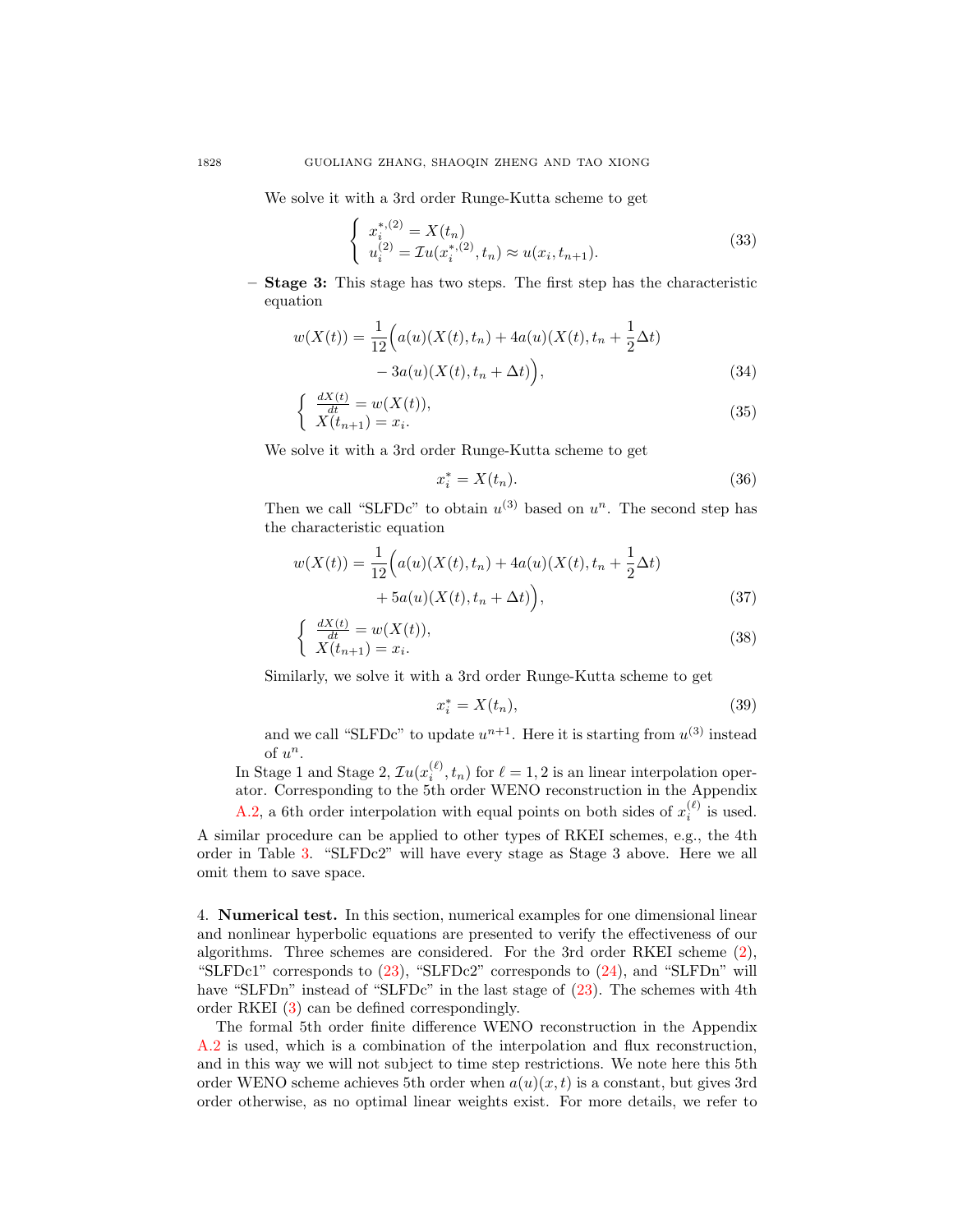the appendix or [\[19\]](#page-19-3). We denote the mesh size as  $N$ , the final time T and the time step is taken as

<span id="page-10-1"></span>
$$
\Delta t = \text{CFL} \frac{\Delta x}{\max_{x} |a(u)(x, t)|}.
$$
\n(40)

Here "CFL" refers to the CFL number as used in an Eulerian scheme.

4.1. Linear case. First we consider the following linear equation with  $a(u)(x, t) =$ 1

<span id="page-10-0"></span>
$$
u_t + u_x = 0, \quad x \in (0, 2). \tag{41}
$$

We take the initial condition  $u(x, 0) = \sin(\pi x)$  and periodic boundary condition. The corresponding exact solution is  $u(x,t) = \sin(\pi x - \pi t)$ . The final time is set to be  $T = 2.5$  and CFL = 4.5 is used.

For this example, the characteristic equation [\(7\)](#page-3-2) can be solved exactly, no temporal errors exist. This example is used to test the spatial orders. In Table [1,](#page-6-0) we show the errors in  $L_1$  and  $L_{\infty}$  norms and the corresponding orders. We can observe that the 5th orders are obtained as expected.

TABLE 1. Numerical errors and orders for the linear problem  $(41)$ .  $T = 2.5$  and CFL = 4.5 in [\(40\)](#page-10-1).

| N   | $L_1$ error | Order | $L_{\infty}$ error | Order |
|-----|-------------|-------|--------------------|-------|
| 20  | $1.25E-4$   |       | $2.07E - 4$        |       |
| 40  | $3.83E-6$   | 5.03  | 7.8E-6             | 4.73  |
| 80  | $1.15E-7$   | 5.06  | 2.38E-7            | 5.04  |
| 160 | 3.55E-9     | 5.00  | 7.29E-9            | 5.03  |
| 320 | $1.10E-10$  | 5.01  | $2.00E-10$         | 5.19  |
| 640 | 3.42E-12    | 5.01  | 6.03E-12           | 5.05  |

4.2. Quasilinear case. In this example, we consider the quasilinear hyperbolic equation with a variable coefficient

<span id="page-10-2"></span>
$$
u_t + (\sin(x) u)_x = 0, \quad x \in (0, 2\pi). \tag{42}
$$

If we take the initial condition  $u(x, 0) = 1$  and periodic boundary condition, the exact solution can be given by [\[21\]](#page-19-0)

$$
u(x,t) = \frac{\sin(2\arctan(e^{-t}\tan(\frac{x}{2})))}{\sin(x)}.\tag{43}
$$

For this example, the RKEI method for solving the characteristic equation [\(7\)](#page-3-2) becomes the classic RK method. We consider both the 3rd order RKEI scheme with Butcher tableau [\(2\)](#page-6-1) and the 4th order RKEI scheme with Butcher tableau [\(3\)](#page-6-2).

For this quasilinear case, a large CFL number is still allowed. We take  $CFL = 4.5$ and compute the solution up to time  $T = 1.5$ . In Table [2,](#page-6-1) we show the errors in  $L_1$ and  $L_{\infty}$  norms as mesh refinements, with their corresponding convergence orders. As we can see, with the mesh much refined, 3rd order accuracies are obtained for both 3rd order RKEI and 4th order RKEI schemes, which demonstrate the leading order is 3rd order in space.

For this problem, we also try to test the temporal orders. We take a very refined mesh size  $N = 900$ . In order to clearly see the temporal orders, we take very large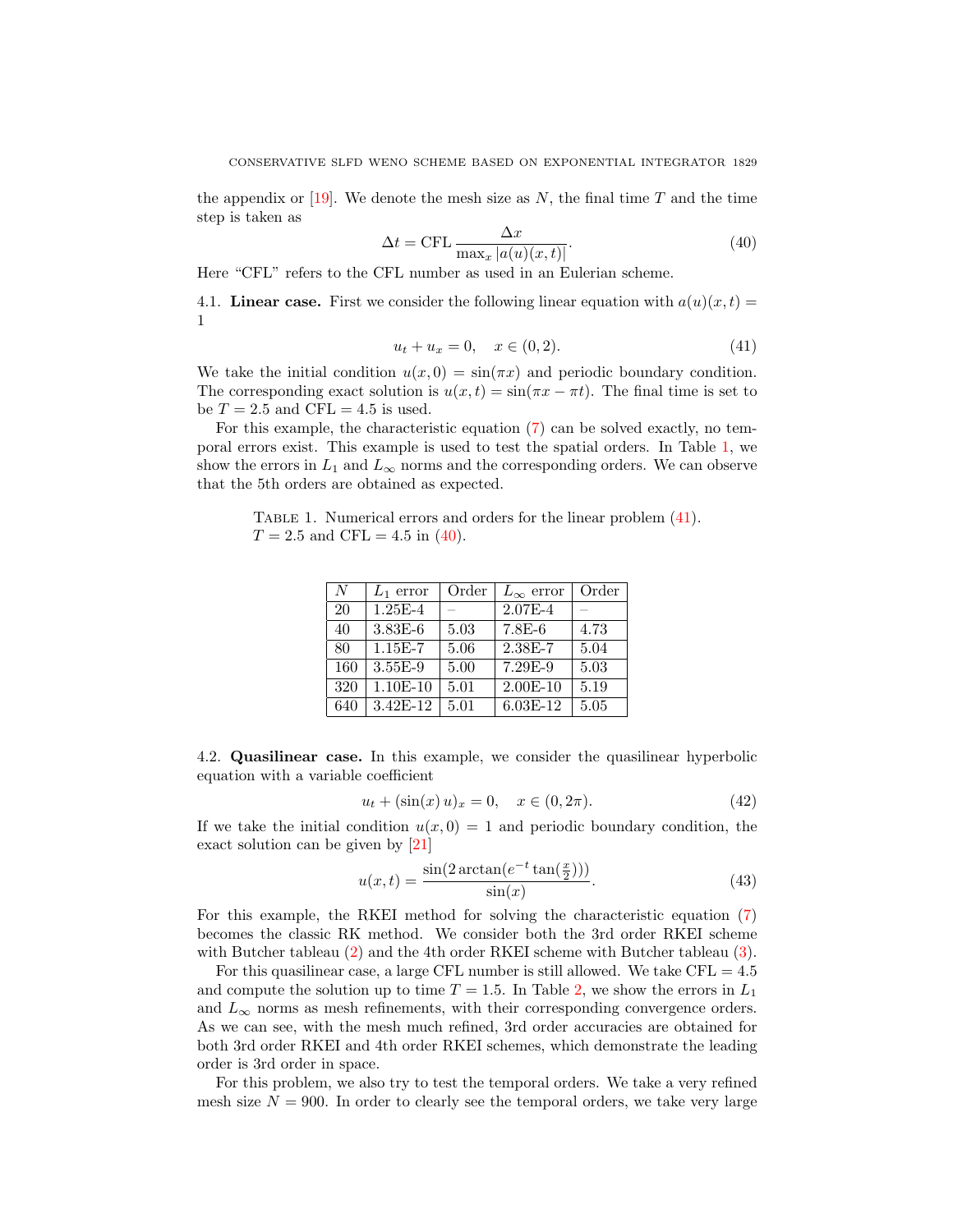CFL numbers from 26 to 30 so that the temporal errors dominate. The errors in  $L_1$ and  $L_{\infty}$  norms and the corresponding orders are presented in Table [3.](#page-6-2) The desired temporal orders are obtained.

TABLE 2. Numerical errors and orders for the quasilinear case [\(42\)](#page-10-2).  $T = 1.5$  and CFL = 4.5 in [\(40\)](#page-10-1).

|      |             |       | 3rd order Scheme   |       | 4th order scheme |       |                    |       |
|------|-------------|-------|--------------------|-------|------------------|-------|--------------------|-------|
| N    | $L_1$ error | Order | $L_{\infty}$ error | Order | $L_1$ error      | Order | $L_{\infty}$ error | Order |
| 80   | $6.98E - 4$ |       | $4.25E - 3$        |       | $9.99E - 5$      |       | $1.30E - 3$        |       |
| 160  | $9.11E-5$   | 2.94  | $6.15E-4$          | 2.79  | $6.07E-6$        | 4.04  | $2.00E - 4$        | 2.71  |
| 320  | $1.17E-5$   | 2.96  | $7.92E-5$          | 2.96  | $2.81E - 7$      | 4.43  | $1.62E - 5$        | 3.62  |
| 640  | $1.53E-6$   | 2.94  | $1.08E - 5$        | 2.88  | $2.28E - 8$      | 3.63  | $1.27E-6$          | 3.67  |
| 1280 | $1.95E - 7$ | 2.97  | $1.69E-6$          | 2.95  | $3.09E-9$        | 2.88  | $6.38E - 8$        | 4.32  |
| 2560 | 2.47E-8     | 2.98  | 1.77E-7            | 2.98  | $4.46E-10$       | 2.79  | 7.59E-9            | 3.07  |

TABLE 3. Numerical errors and orders for the quasilinear case  $(42)$ with different CFL numbers.  $N = 900$  and  $T = 1.5$ .

| <b>CFL</b> |             |       | 3rd order RKEI $(2)$ |       |             |                          | 4th order RKEI (3) |       |
|------------|-------------|-------|----------------------|-------|-------------|--------------------------|--------------------|-------|
|            | $L_1$ error | Order | $L_{\infty}$ error   | Order | $L_1$ error | Order                    | $L_{\infty}$ error | Order |
| 40         | $1.54E-5$   |       | $2.39E - 5$          |       | $5.95E-8$   | $\overline{\phantom{a}}$ | 8.80E-8            |       |
| 39         | $1.39E - 5$ | 3.02  | $2.19E-5$            | 2.58  | $5.13E-8$   | 4.37                     | 7.78E-8            | 3.64  |
| 38         | $1.25E-5$   | 3.03  | $1.99E-5$            | 2.73  | $4.41E - 8$ | 4.31                     | $6.85E - 8$        | 3.63  |
| 37         | $1.12E-5$   | 3.02  | $1.74E-5$            | 3.69  | $3.88E-8$   | 3.52                     | $5.76E - 8$        | 4.77  |
| 36         | $1.00E-5$   | 3.00  | $1.57E-5$            | 2.73  | $3.29E - 8$ | 4.37                     | $5.03E - 8$        | 3.59  |

4.3. Nonlinear case. In the third example, we consider the nonlinear hyperbolic equation. We simply choose the Burger's equation

<span id="page-11-0"></span>
$$
u_t + \left(\frac{u^2}{2}\right)_x = 0, \quad x \in (0, 2). \tag{44}
$$

We take the initial condition  $u(x, 0) = 0.5 + \sin(\pi x)$  and periodic boundary condition. For this example, since it is a nonlinear hyperbolic problem, we only take relatively large CFL numbers up to 3 in the following, although the scheme is designed to be stable for arbitrary large CFL numbers.

We first compute the solution up to  $T = \frac{0.5}{\pi}$  when the solution is still smooth [\[17\]](#page-19-20). For this nonlinear problem, the RKEI scheme will play its role. First we show the errors and orders for the three schemes "SLFDn", "SLFDc1" and "SLFDc2", with  $L_1$  and  $L_\infty$  norms in Table [4](#page-13-0) and Table [5](#page-13-1) for the 3rd order RKEI scheme [\(2\)](#page-6-1), and with  $L_1$  and  $L_\infty$  norms in Table [6](#page-13-2) and Table [7](#page-14-0) for the 4th order RKEI scheme  $(3)$ , respectively. For the nonlinear problem, we take CFL = 1.5. At least 3rd order convergence for three schemes are all obtained. However, if we compare the absolute errors, we can find that generally SLFDn has the smallest errors, SLFDc2 has the largest, while SLFDc1 is in between. This is expected, as nonconservative updating involves less interpolation and reconstruction errors than the conservative one. So SLFDc1 is better than SLFDc2 on this aspect.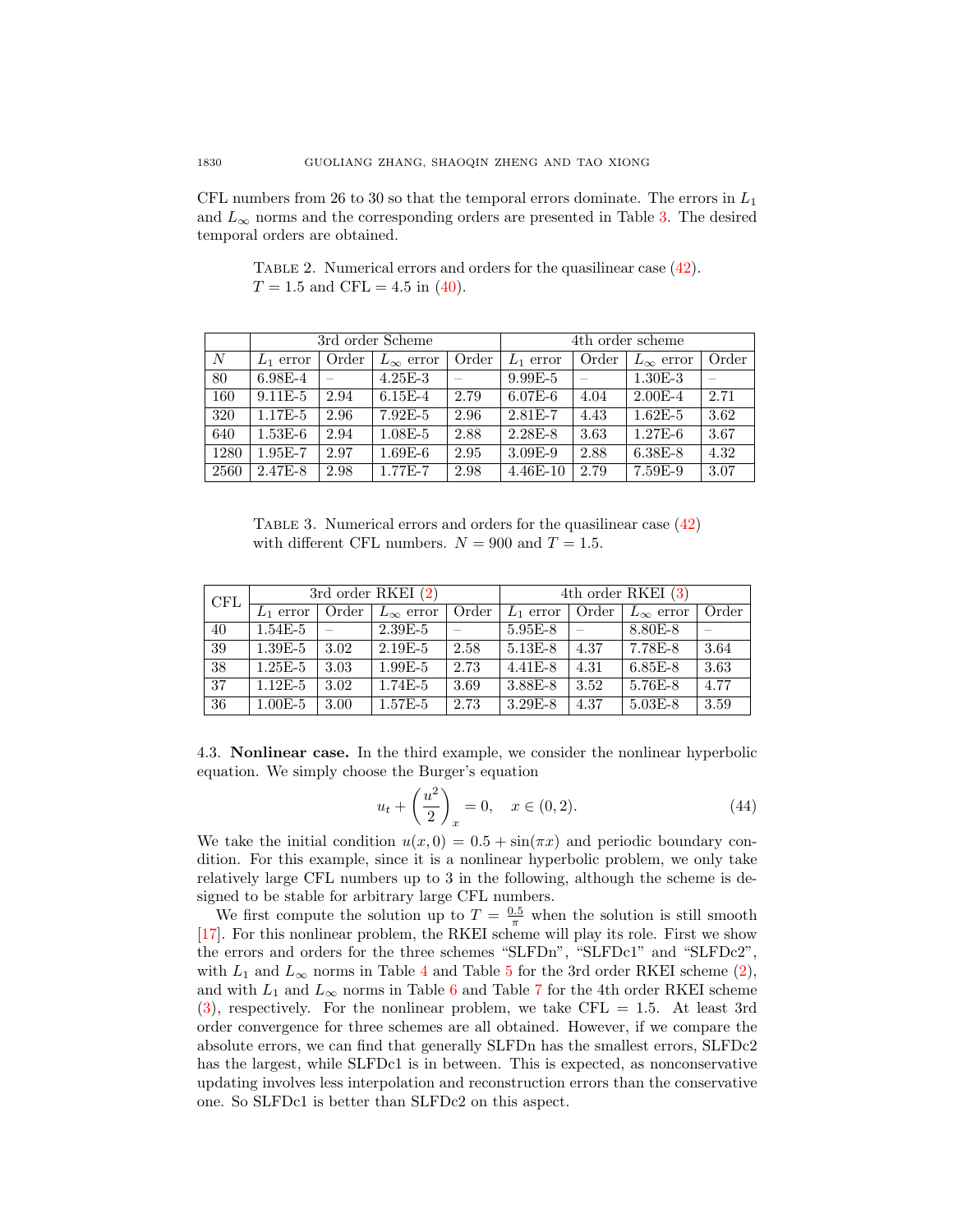Then we would like to verify that the three schemes coupled with RKEI, can achieve high order in time for this nonlinear problem. In Table [8,](#page-14-1) we show the errors and orders for the nonconservative SLFDn scheme with 3rd order RKEI [\(2\)](#page-6-1) and 4th order RKEI [\(3\)](#page-6-2), relatively large CFL numbers from 2.6 to 3 are used. We take  $N = 800$  and we measure the errors on the grid points  $|N - 400| > 100$ , as we can find that around the position where  $u = 0$ , it has large errors. This is due to the fact that at the position where  $u = 0$ , the RKEI scheme directly gives  $x_i^* = x_i$ , which means the position  $u = 0$  will not move in the nonconservative scheme. If the initial values happened to not contain this point, it still affects the solution close to it. We show another case evolving to shock solutions afterward. We plot the errors for  $N = 320$  in Fig. [1,](#page-4-2) for the 3rd order RKEI scheme and 4th order RKEI scheme respectively. The plots clearly shows large errors around  $u = 0$ . Similarly for the following conservative schemes. With the measurement away from  $u = 0$ , we can see 3rd order and 4th order can be obtained.

We now compare the errors and orders for the two conservatives schemes, with 3rd order RKEI [\(2\)](#page-6-1) and 4th order RKEI [\(3\)](#page-6-2), in Table [9](#page-15-0) and Table [10,](#page-15-1) respectively. We take CFL numbers from 1.6 to 2 for the 3rd order and 2.6 to 3 for the 4th order. We take  $N = 800$  and the errors are measured in the same way as above. We can find that the conservative scheme SLFDc2 with conservative updating at each stage can achieve 3rd order and almost 4th order in time. Note here we only have 3rd order in space, the order will degenerate as CFL getting smaller. The SLFDc1 scheme seems to lose order as compared to SLFDc2. However, we should notice that SLFDc1 has smaller absolute errors as compared to SLFDc2. The lost order might be due to the pollute errors around  $u = 0$ . But it is still more accurate in time as compared to SLFDc2. From the tables [8-](#page-14-1)[10](#page-15-1) and Fig. [1,](#page-4-2) we can also find that the 4th order RKEI has much better accuracy than the 3rd order RKEI.

Finally we compute the solution to  $T = \frac{2}{\pi}$ , where the shock wave is already formed. We take CFL = 1.5 and  $N = 80$ . We compare the two conservative schemes with the nonconservative scheme in Fig. [2,](#page-15-2) where the 3rd order RKEI scheme with [\(2\)](#page-6-1) and 4th order scheme with [\(3\)](#page-6-2) are used respectively. We simply take a 2nd order linear interpolation for the nonconservative scheme. We can see that the two conservative schemes can capture the correct shock speed for both cases. However, the nonconservative scheme cannot, which is essentially the limitation of nonconservative schemes for hyperbolic conservation laws [\[17\]](#page-19-20).

nconservative schemes for hyperbonc conservation laws [17].<br>We further consider another initial condition  $\sqrt{2}/2 + \sin(\pi x)$ , and we take  $N = 88$ . In this case, there is one grid where  $u = 0$  initially. We take CFL = 1.5 and compute the solution to  $T = 2/\pi$  with these three schemes. In Fig. [3,](#page-16-0) we show the results at  $T = 0.7/\pi$ ,  $1.3/\pi$  and  $2/\pi$ . At  $T = 0.7/\pi$ , the solution is still smooth, all three schemes work well. Then at  $T = 1.3/\pi$ , the shock forms, both conservative schemes capture the shock very well, however we can find that the nonconservative scheme keeps a point with value to be 0. As the time further evolves to  $T = 2/\pi$ , the point with value 0 is still there for the nonconservative scheme, and it causes large oscillations of the solution, also the shock front is not valid. They are not the case for the two conservative schemes. The reason is what we mentioned above, when  $u = 0$ , the nonconservative scheme cannot evolve this point. These two tests with shock waves clearly show the advantage and robustness of our conservative approach over the nonconservative one.

Remark 1. For nonlinear hyperbolic problems, large time steps might be beneficial when the dominant time scales are much larger than the characteristic-based time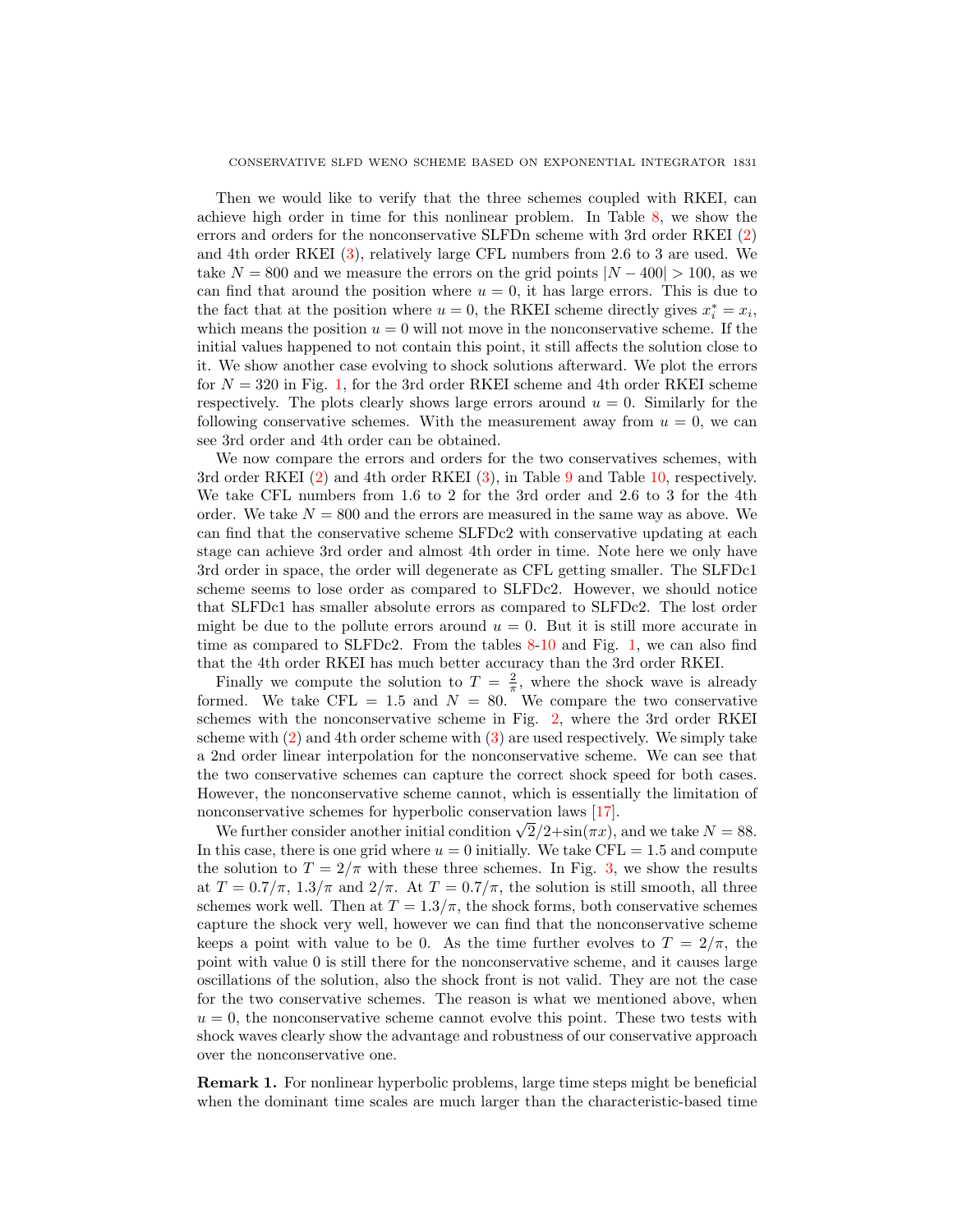|                  | <b>SLFDn</b> |       | SLFD <sub>c1</sub> |       | SLFD <sub>c2</sub> |       |  |
|------------------|--------------|-------|--------------------|-------|--------------------|-------|--|
| $\boldsymbol{N}$ | $L_1$ error  | Order | $L_1$ error        | Order | $L_1$ error        | Order |  |
| 40               | $6.40E - 5$  |       | $1.36E - 4$        |       | $2.24E-4$          |       |  |
| 80               | $7.42E-6$    | 3.11  | $1.03E - 5$        | 3.72  | $2.30E - 5$        | 3.28  |  |
| 160              | 9.57E-7      | 2.95  | 9.29E-7            | 3.47  | $2.58E-6$          | 3.16  |  |
| 320              | $1.35E-7$    | 2.83  | $1.04E - 7$        | 3.16  | $3.24E-7$          | 2.99  |  |
| 640              | $1.73E-8$    | 2.97  | 1.17E-8            | 3.15  | $3.93E - 8$        | 3.04  |  |

<span id="page-13-0"></span>TABLE 4. Numerical  $L_1$  errors and orders for the nonlinear Burg-ers' equation [\(44\)](#page-11-0).  $T = 0.5/\pi$  and CFL = 1.5 in [\(40\)](#page-10-1). 3rd order RKEI  $(2)$  is used.

scales [\[11\]](#page-19-21). However, when discontinuous solutions exist, such as shock waves are formed, large time steps might still be allowed in some circumstances, e.g., if you track the characteristics very accurately to get an entropy satisfying solution and use total variation bounded (TVB) reconstructions [\[22\]](#page-19-22). Here we simply take a relatively large  $CFL = 1.5$  without pursuing this aspect, and numerical tests show it works in our current settings.

<span id="page-13-1"></span>TABLE 5. Numerical  $L_{\infty}$  errors and orders for the nonlinear Burg-ers' equation [\(44\)](#page-11-0).  $T = 0.5/\pi$  and CFL = 1.5 in [\(40\)](#page-10-1). 3rd order RKEI  $(2)$  is used.

|     | <b>SLFD</b> <sub>n</sub> |       | SLFD <sub>c1</sub> |       | SLFDc2             |       |  |
|-----|--------------------------|-------|--------------------|-------|--------------------|-------|--|
| N   | $L_{\infty}$ error       | Order | $L_{\infty}$ error | Order | $L_{\infty}$ error | Order |  |
| 40  | $3.35E-4$                |       | $9.72E - 4$        |       | $1.20E-3$          |       |  |
| 80  | $4.75E-5$                | 2.82  | $7.51E-5$          | 3.69  | $1.30E - 4$        | 3.26  |  |
| 160 | $6.17E-6$                | 2.95  | $6.16E-6$          | 3.61  | $1.59E-5$          | 3.03  |  |
| 320 | 8.72E-7                  | 2.82  | $7.09E-7$          | 3.12  | $2.19E-6$          | 2.86  |  |
| 640 | $1.10E-7$                | 2.98  | $7.64E-8$          | 3.22  | $2.66E - 7$        | 3.04  |  |

<span id="page-13-2"></span>TABLE 6. Numerical  $L_1$  errors and orders for the nonlinear Burg-ers' equation [\(44\)](#page-11-0).  $T = 0.5/\pi$  and CFL = 1.5 in [\(40\)](#page-10-1). 4th order RKEI  $(3)$  is used.

|     | SLFDn       |       | SLFD <sub>c1</sub> |       | SLFDc2      |       |  |
|-----|-------------|-------|--------------------|-------|-------------|-------|--|
| N   | $L_1$ error | Order | $L_1$ error        | Order | $L_1$ error | Order |  |
| 40  | $5.19E-6$   |       | $1.12E-4$          |       | $1.12E-4$   |       |  |
| 80  | $2.41E - 7$ | 4.43  | $7.04E-6$          | 3.99  | $6.64E-6$   | 4.08  |  |
| 160 | $1.09E - 8$ | 4.47  | $4.67E - 7$        | 3.91  | $3.95E-7$   | 4.07  |  |
| 320 | 5.96E-10    | 4.19  | $4.16E - 8$        | 3.49  | 2.97E-8     | 3.74  |  |
| 640 | 3.23E-11    | 4.21  | $4.06E-9$          | 3.36  | $2.29E-9$   | 3.69  |  |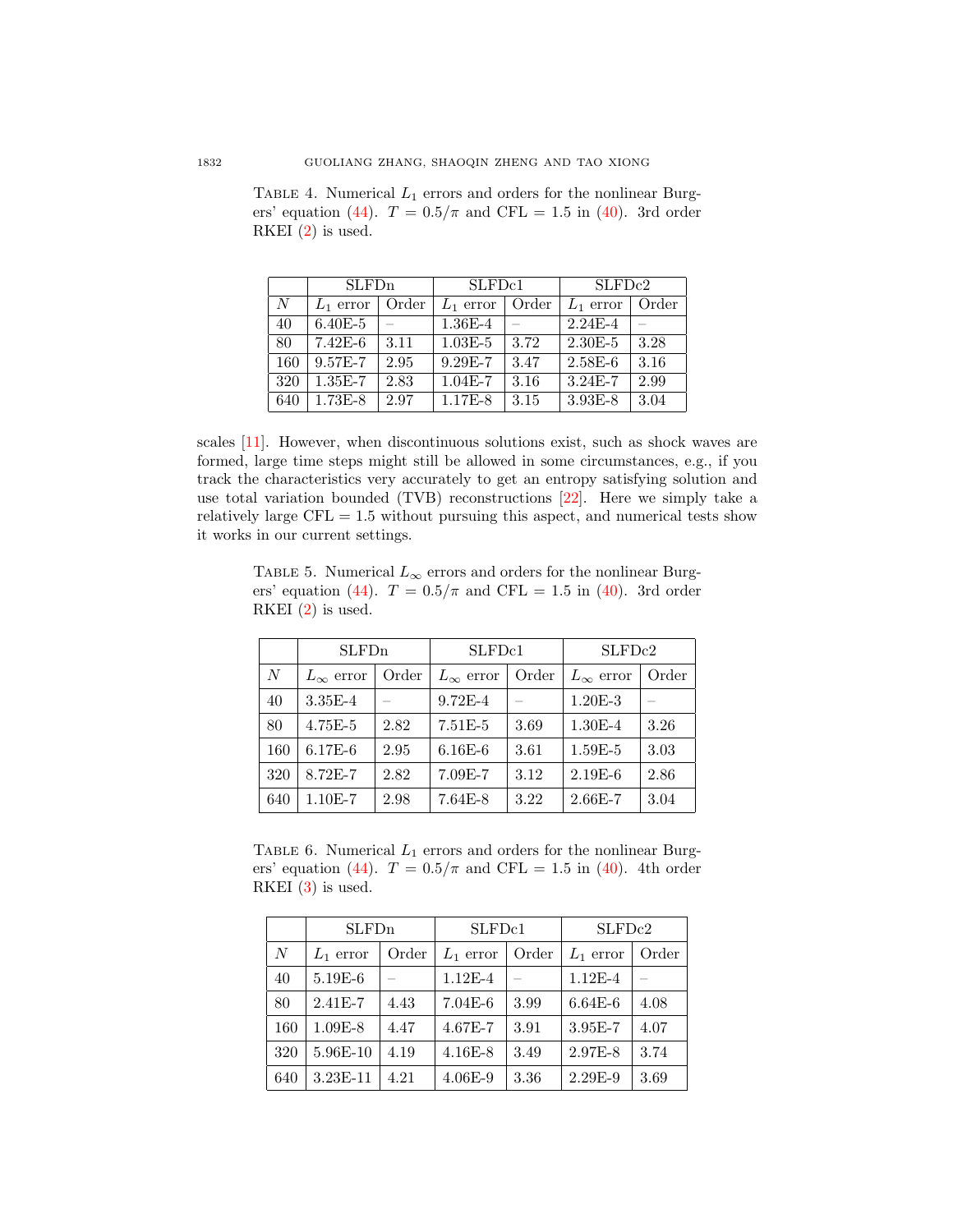

Figure 1. Numerical errors as compared to the exact solution for three schemes at  $T = 0.5/\pi$  for the nonlinear Burgers' equation [\(44\)](#page-11-0). The solid line is nonconservative scheme SLFDn; the symbol "o" is the conservative scheme SLFDc1 and the symbol "\*" is the conservative scheme SLFDc2. CFL = 1.5 and  $N = 320$ . Left: 3rd order RKEI [\(2\)](#page-6-1); right: 4th order RKEI [\(3\)](#page-6-2).

<span id="page-14-0"></span>TABLE 7. Numerical  $L_{\infty}$  errors and orders for the nonlinear Burg-ers' equation [\(44\)](#page-11-0).  $T = 0.5/\pi$  and CFL = 1.5 in [\(40\)](#page-10-1). 4th order RKEI  $(3)$  is used.

|     | SLFDn              |       | SLFD <sub>c1</sub> |       | SLFDc2             |       |  |
|-----|--------------------|-------|--------------------|-------|--------------------|-------|--|
| N   | $L_{\infty}$ error | Order | $L_{\infty}$ error | Order | $L_{\infty}$ error | Order |  |
| 40  | $5.66E - 5$        |       | $9.66E - 4$        |       | $1.00E-3$          |       |  |
| 80  | $2.80E-6$          | 4.34  | $6.27E - 5$        | 3.95  | $6.33E - 5$        | 3.99  |  |
| 160 | 8.62E-8            | 5.02  | $3.94E-6$          | 3.99  | $3.82E-6$          | 4.05  |  |
| 320 | $4.01E-9$          | 4.42  | $3.43E-7$          | 3.52  | 3.16E-7            | 3.59  |  |
| 640 | $2.82E - 10$       | 3.83  | $2.79E-8$          | 3.62  | 2.38E-8            | 3.73  |  |

<span id="page-14-1"></span>Table 8. Numerical errors and orders for the nonlinear Burgers' equation [\(44\)](#page-11-0) from different CFL numbers, with SLFDn, 3rd order [\(2\)](#page-6-1) and 4th order [\(3\)](#page-6-2) in time, respectively. 4th order linear interpolation is used.  $N = 800$  and  $T = 0.5/\pi$ .

| <b>CFL</b> |             |       | 3rd order SLFDn    |       |             | 4th order SLFDn |                    |       |  |
|------------|-------------|-------|--------------------|-------|-------------|-----------------|--------------------|-------|--|
|            | $L_1$ error | Order | $L_{\infty}$ error | Order | $L_1$ error | Order           | $L_{\infty}$ error | Order |  |
| 3          | $4.51E-8$   |       | $9.66E-8$          |       | $2.33E-10$  |                 | $2.01E-9$          |       |  |
| 2.9        | $4.07E - 8$ | 3.03  | 8.72E-8            | 3.02  | $2.03E-10$  | 4.07            | 1.74E-9            | 4.23  |  |
| 2.8        | $3.72E - 8$ | 2.56  | $7.93E-8$          | 2.71  | 1.88E-10    | 2.19            | $1.65E-9$          | 1.52  |  |
| 2.7        | $3.32E-8$   | 3.13  | $7.09E - 8$        | 3.08  | $1.59E-10$  | 4.61            | 1.39E-9            | 4.54  |  |
| 2.6        | $2.94E-8$   | 3.22  | $6.30E - 8$        | 3.13  | $1.33E-10$  | 4.73            | $1.15E-9$          | 5.02  |  |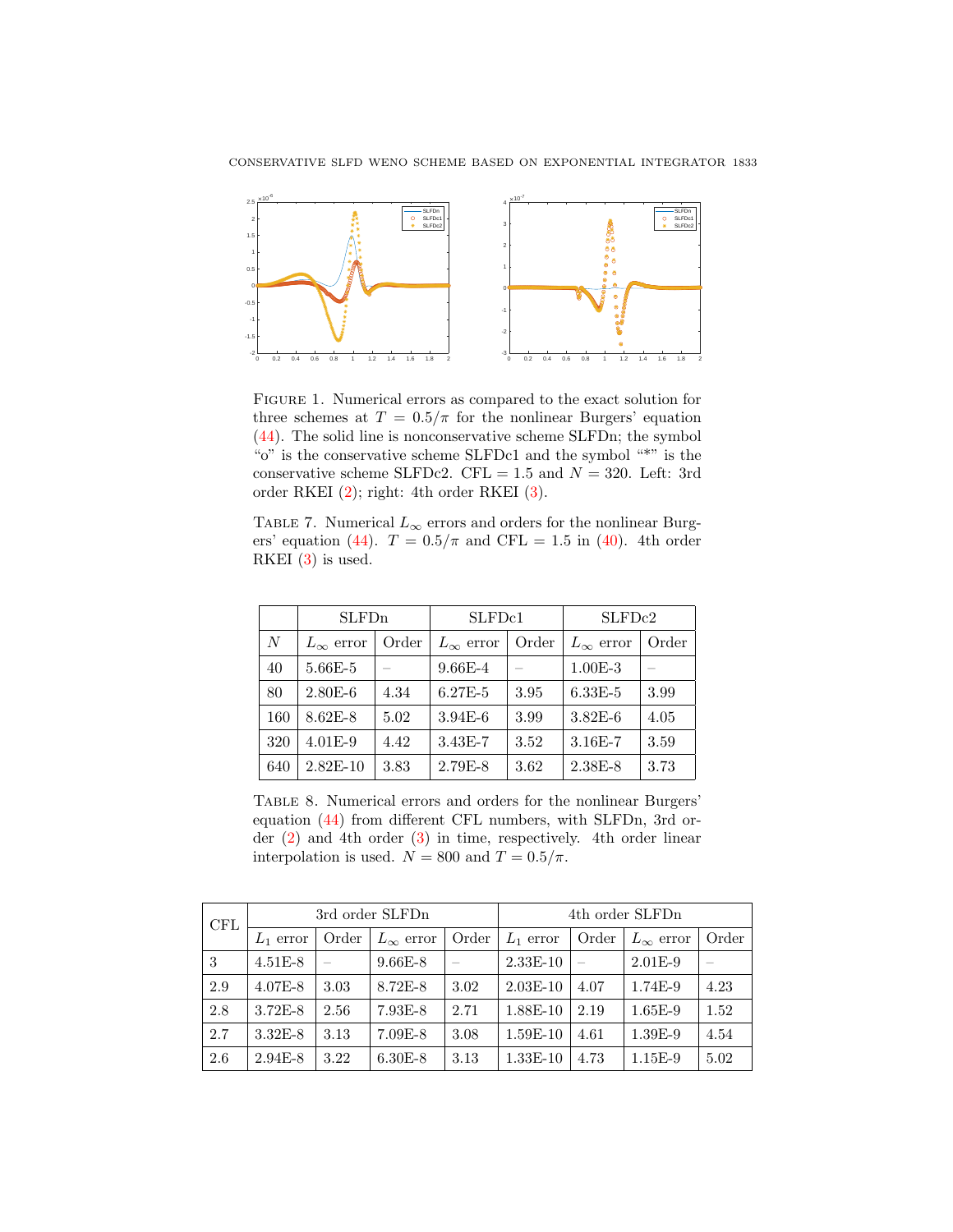| CFL           | 3rd order SLFDc2 |       |                    |       |             |       | 3rd order SLFDc1   |       |  |  |
|---------------|------------------|-------|--------------------|-------|-------------|-------|--------------------|-------|--|--|
|               | $L_1$ error      | Order | $L_{\infty}$ error | Order | $L_1$ error | Order | $L_{\infty}$ error | Order |  |  |
| $\mathcal{D}$ | $4.67E - 8$      |       | $3.20E - 7$        |       | $3.07E - 8$ |       | $1.28E - 7$        |       |  |  |
| 1.9           | $4.08E - 8$      | 2.63  | 2.84E-7            | 2.33  | 2.78E-8     | 1.93  | $1.16E - 7$        | 1.92  |  |  |
| 1.8           | $3.50E - 8$      | 2.84  | $2.45E - 7$        | 2.73  | $2.45E - 8$ | 2.33  | $9.83E - 8$        | 3.06  |  |  |
| 1.7           | $2.95E-8$        | 2.99  | $2.05E - 7$        | 3.12  | $2.21E - 8$ | 1.81  | 8.98E-8            | 1.58  |  |  |
| 1.6           | $2.44E - 8$      | 3.13  | $1.67E - 7$        | 3.38  | $1.99E-8$   | 1.73  | 8.21E-8            | 1.48  |  |  |

<span id="page-15-0"></span>Table 9. Numerical errors and orders for the nonlinear Burgers' equation [\(44\)](#page-11-0) from different CFL numbers, with the two 3rd order RKEI conservative schemes.  $N = 800$  and  $T = 0.5/\pi$ .

<span id="page-15-1"></span>Table 10. Numerical errors and orders for the nonlinear Burgers' equation [\(44\)](#page-11-0) from different CFL numbers, with the two 4th order RKEI conservative schemes.  $N = 800$  and  $T = 0.5/\pi$ .

| <b>CFL</b> | 4th order SLFDc2 |       |                    |       |             |       | 4th order SLFDc1   |       |  |  |
|------------|------------------|-------|--------------------|-------|-------------|-------|--------------------|-------|--|--|
|            | $L_1$ error      | Order | $L_{\infty}$ error | Order | $L_1$ error | Order | $L_{\infty}$ error | Order |  |  |
| 3          | 5.46E-10         |       | $2.15E-9$          |       | $2.53E-10$  |       | $7.94E-10$         |       |  |  |
| 2.9        | $4.75E-10$       | 4.11  | 1.70E-9            | 6.93  | $2.37E-10$  | 1.92  | $6.58E-10$         | 5.54  |  |  |
| 2.8        | $4.16E-10$       | 3.78  | $1.52E-9$          | 3.19  | $2.32E-10$  | 0.61  | $5.65E-10$         | 4.34  |  |  |
| 2.7        | $3.66E-10$       | 3.52  | 1.29E-9            | 4.51  | $2.23E-10$  | 1.09  | $4.51E-10$         | 6.20  |  |  |
| 2.6        | $3.25E-10$       | 3.15  | $1.08E-9$          | 4.71  | $2.15E-10$  | 0.97  | $3.44E-10$         | 7.17  |  |  |



<span id="page-15-2"></span>FIGURE 2. The shock wave solution at  $T = 2/\pi$  for the nonlinear Burgers' equation [\(44\)](#page-11-0). The solid line is the exact solution. The dashed line is the 2nd order nonconservative scheme SLFDn; the symbol "o" is the conservative scheme SLFDc1 and the symbol  $\times$ is the conservative scheme SLFDc2. CFL = 1.5. Left: 3rd order RKEI  $(2)$ ; right: 4th order RKEI  $(3)$ .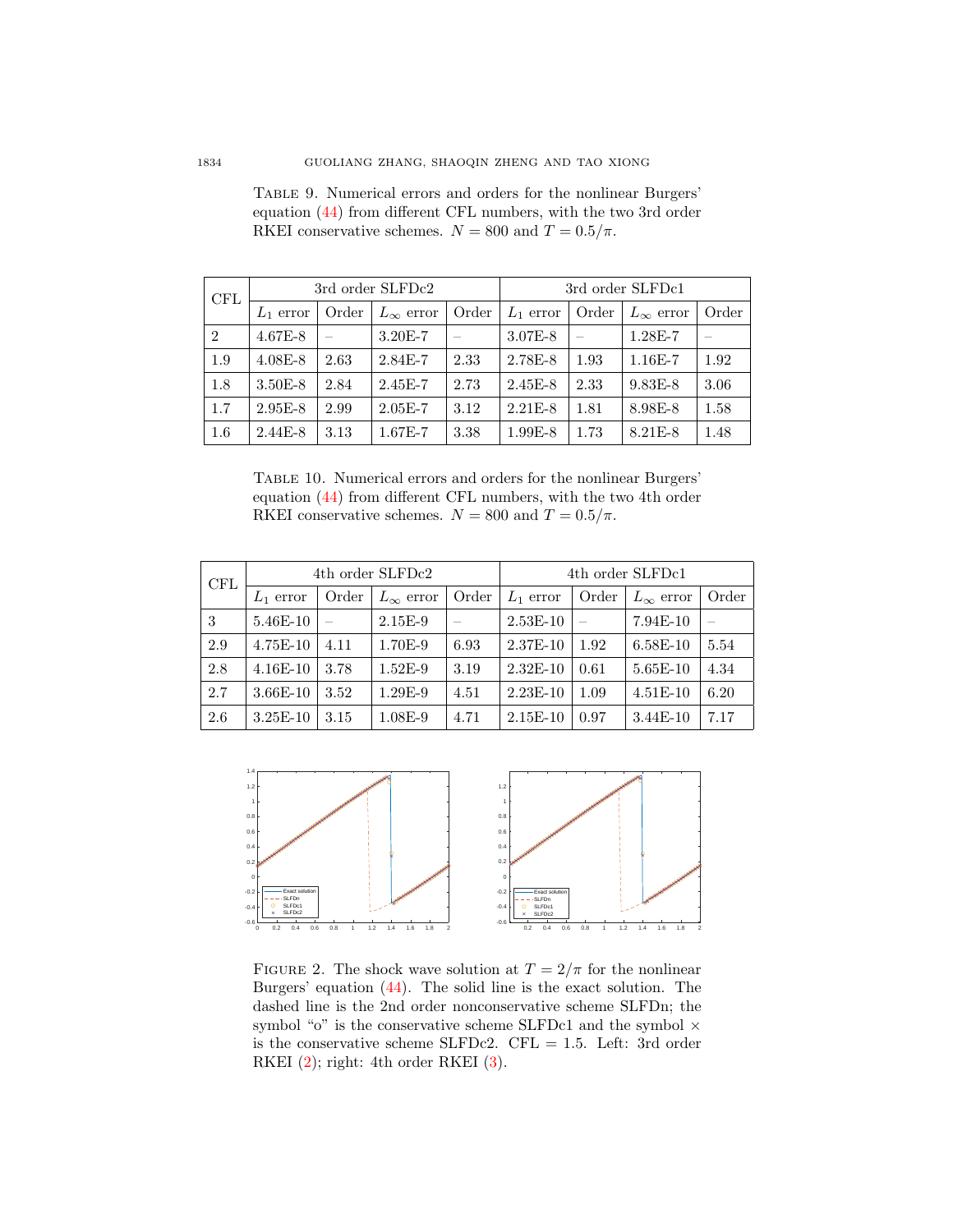

<span id="page-16-0"></span>Figure 3. Numerical solutions for the nonlinear Burgers' equation **FIGURE 3.** Numerical solutions for the nonlinear Burgers equation  $\sqrt{2}/2 + \sin(\pi x)$ . The solid line is the exact solution. The dashed line is the 2nd order nonconservative scheme SLFDn; the symbol "o" is the conservative scheme SLFDc1 and the symbol " $+$ " is the conservative scheme SLFDc2. CFL = 1.5 and  $N = 88$ . 3rd order RKEI is used. Top left:  $T = 0.7/\pi$ ; top right:  $T = 1.3/\pi$ ; bottom:  $T = 2/\pi$ .

5. Conclusions. In this paper, we propose two conservative SLFD schemes for nonlinear scalar hyperbolic conservation laws, which is a combination of the conservative SLFD scheme developed for the quasilinear equation and RKEI scheme for nonlinear ODEs. The resulting schemes are conservative, allow large CFL numbers and can deal with the nonlinear equation. In our numerical tests, we have verified that the conservative schemes can achieve the same error levels as the nonconservative one. 3rd and 4th order in time can be obtained. However, for shock wave solution, the conservative schemes are more robust in shock capturing and avoid the actionless point  $u = 0$ . Besides, the conservative scheme with conservation correction at the last stage shows to be better than the other one with conservation updating at every stage. However, in this work, only one-dimensional problems are considered. The extension to high dimensions is not straightforward, due to the difficulty appeared in the spatial reconstructions. This will be subject to our future work.

Another interesting direction would be applying the conservative SLFD schemes for hyperbolic systems, e.g., the shallow water equations. However, current SL schemes for hyperbolic systems are, e.g., either under the Lagrangian framework which is similar to Lagrangian schemes [\[28\]](#page-20-7), or updating the Riemann invariants along characteristics [\[33\]](#page-20-8). However, the two approaches both are nonconservative and they resort to Eulerian approach for mass conservation. So applying our current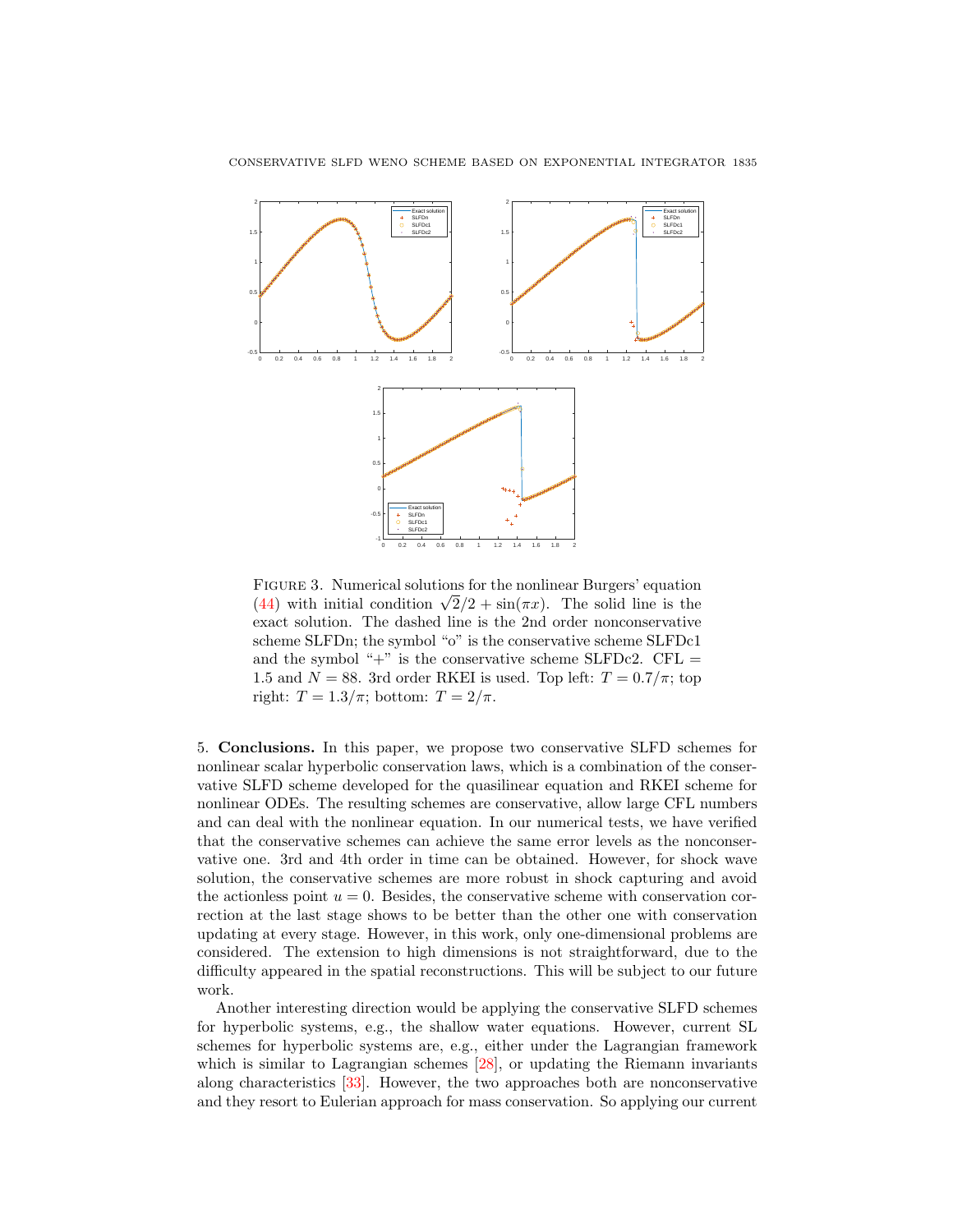conservative SLFD schemes to hyperbolic system is highly nontrivial, and we leave it to our future investigation.

Appendix A. In this appendix, for completeness, we recall the finite difference WENO reconstruction in [\[19\]](#page-19-3). After we solve the characteristic equation [\(7\)](#page-3-2) to get  $x_i^*$ , we need to reconstruct a polynomial of u to do the integration in  $(18)$ , we denote this procedure as  $R_1$ . Then from  $\{H_i\}$ , we will reconstruct  $\{h_{i+\frac{1}{2}}^{\pm}\}$  based on the direction of the characteristics, which is denoted as  $R_2$ . The final flux  $\{\hat{h}_{i+\frac{1}{2}}\}$  in [\(15\)](#page-3-3) is obtained by combining these two reconstructions, which we denote as

$$
R = R_2 \circ R_1. \tag{A.1}
$$

We note that it is important to combine these two reconstructions, especially to achieve large time step without subject to stability restrictions.

For simplicity, we denote the characteristic speed in  $(7)$  simply as a.

A.1. First order reconstruction. We split it into two cases,  $|a|\Delta t \leq \Delta x$  and  $|a|\Delta t > \Delta x$ :

Case 1.  $|a|\Delta t \leq \Delta x$ : if  $a \geq 0$ ,  $x_i^* \leq x_i$ ,

$$
\hat{h}_{i+\frac{1}{2}} = h_{i+\frac{1}{2}}^- = (x_i - x_i^*)u_i^n \approx H_i = \int_{x_i^*}^{x_i} u(x, t_n) dx; \tag{A.2}
$$

if  $a < 0, x_i^* > x_i$ ,

$$
\hat{h}_{i+\frac{1}{2}} = h_{i+\frac{1}{2}}^+ = (x_i - x_i^*)u_{i+1}^n \approx H_i = \int_{x_i^*}^{x_i} u(x, t_n) dx.
$$
 (A.3)

**Case 2.**  $|a|\Delta t > \Delta x$ , let *i*<sup>\*</sup> be the index satisfying  $x_i^* \in (x_{i^*-1}, x_{i^*})$ :

when  $a \geq 0$ ,

$$
\hat{h}_{i+\frac{1}{2}} = \sum_{j=i^*+1}^{i} u_j^n \Delta x + (x_{i^*} - x_i^*) u_{i^*}^n \approx H_i = \int_{x_i^*}^{x_i} u(x, t_n) dx; \tag{A.4}
$$

when  $a < 0$ ,

$$
\hat{h}_{i+\frac{1}{2}} = \sum_{j_{i^*+1}}^i u_j^n \Delta x + (x_{i^*} - x_i^*) u_{i^*}^n \approx H_i = \int_{x_{i^*}}^{x_i} u(x, t_n) dx.
$$
 (A.5)

<span id="page-17-0"></span>A.2. Fifth order reconstruction. We only consider  $a > 0$ , the case  $a < 0$  can be obtained symmetrically.

First, we consider  $a\Delta t \leq \Delta x$ . One chooses three three-point stencils

$$
S_1 = \{u_{i-2}^n, u_{i-1}^n, u_i^n\}, \ S_2 = \{u_{i-1}^n, u_i^n, u_{i+1}^n\}, \ S_3 = \{u_i^n, u_{i+1}^n, u_{i+2}^n\}.
$$
 (A.6)

The reconstruction  $R = R_1 \circ R_2$  is as follows:

1. reconstruction  $h^{(j)}(x_{i+\frac{1}{2}})$  for  $j = 1, 2, 3$ :

$$
h^{(1)}(x_{i+\frac{1}{2}}) = \Delta x \left( \left( 1/3\xi_{-2} + 1/4\xi_{-2}^2 + 1/18\xi_{-2}^3 - 7/24\xi_{-1}^2 - 7/36\xi_{-1}^3 - 11/24\xi_0^2 \right) \right.
$$
  
+  $11/36\xi_0^3)u_{i-2}^n + (-1/3\xi_{-2}^2 - 1/9\xi_{-2}^3 - 7/6\xi_{-1} + 7/18\xi_{-1}^3 \right.$   
+  $11/6\xi_0^2 - 11/18\xi_0^3)u_{i-1}^n + (1/12\xi_{-2}^2 + 1/18\xi_{-2}^3 + 7/24\xi_{-1}^2 \right.$   
-  $7/36\xi_{-1}^3 + 11/6\xi_0 - 11/8\xi_0^2 + 11/36\xi_0^3)u_i^n$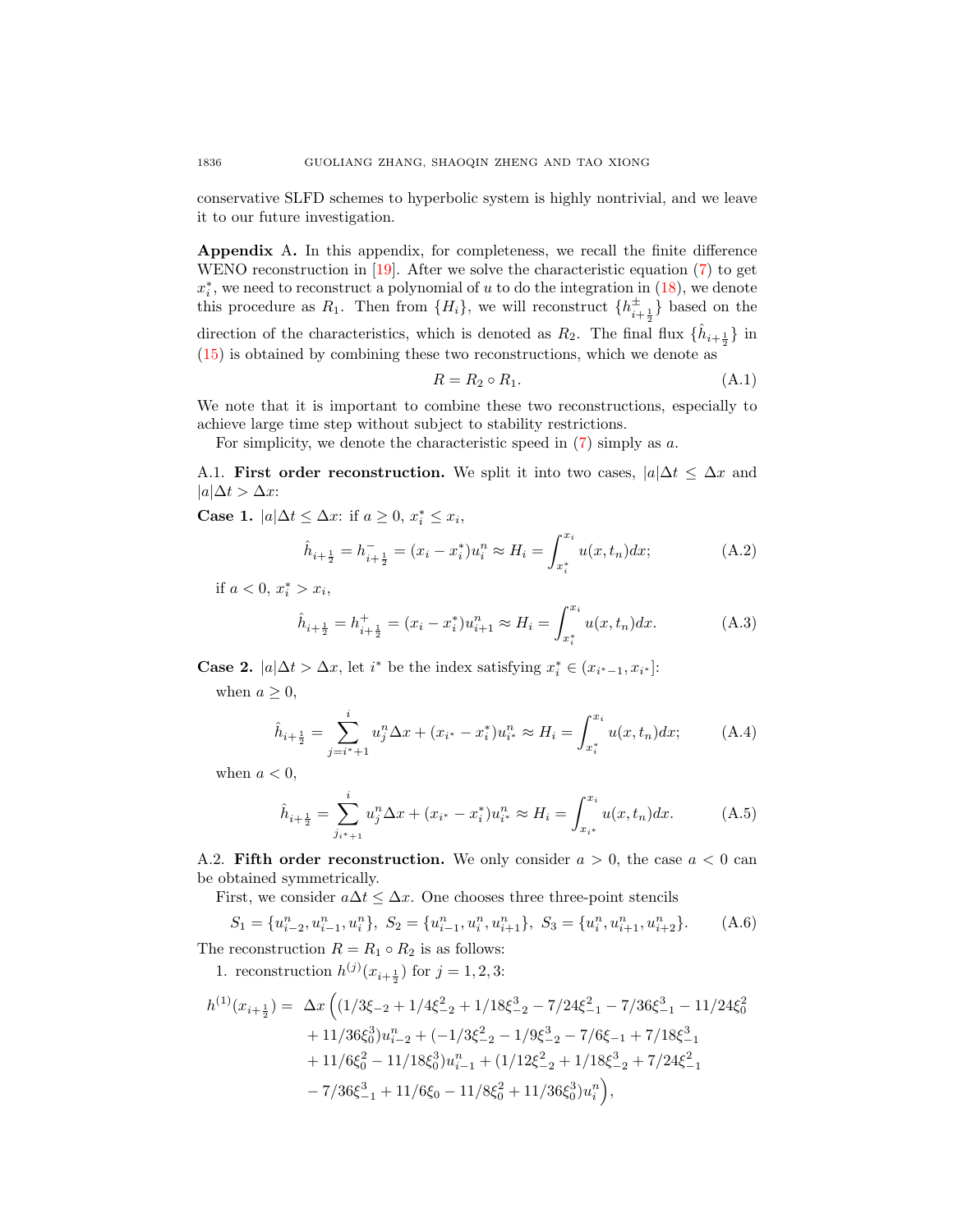CONSERVATIVE SLFD WENO SCHEME BASED ON EXPONENTIAL INTEGRATOR 1837

$$
\begin{array}{rl} h^{(2)}(x_{i+\frac{1}{2}})=&\Delta x \Big( (-1/6\xi_{-1}-1/8\xi_{-1}^2-1/36\xi_{-1}^3+5/24\xi_0^2+5/36\xi_0^3-1/12\xi_1^2\\&+1/18\xi_1^3)u_{i-1}^n+(1/6\xi_{-1}^2+1/18\xi_{-1}^3+5/6\xi_0-5/18\xi_0^3+1/3\xi_1^2\\&-1/9\xi_1^3)u_{i}^n+(-1/24\xi_{-1}^2-1/36\xi_{-1}^3-5/24\xi_0^2+5/36\xi_0^3+1/3\xi_1\\&-1/4\xi_1^2+1/18\xi_1^3)u_{i+1}^n\Big), \end{array}
$$

$$
h^{(3)}(x_{i+\frac{1}{2}}) = \Delta x \Big( (1/3\xi_0 + 1/4\xi_0^2 + 1/18\xi_0^3 + 5/24\xi_1^2 + 5/36\xi_1^3 + 1/24\xi_2^2 - 1/36\xi_2^3)u_i^n + (-1/3\xi_0^2 - 1/9\xi_0^3 + 5/6\xi_1 - 5/18\xi_1^3 - 1/6\xi_2^2 + 1/18\xi_2^3)u_{i+1}^n + (1/12\xi_0^2 + 1/18\xi_0^3 - 5/24\xi_1^2 + 5/36\xi_1^3 - 1/6\xi_2 + 1/8\xi_2^2 - 1/36\xi_2^3)u_{i+2}^n \Big),
$$

where  $\xi_j = (x_j - x_j^*)/\Delta x, j = i - 2, ..., i + 2$ . 2. compute the linear weights if  $a$  is a constant:

$$
\gamma_1 = 1/10 + 3/20\xi + 1/20\xi^3,
$$
  
\n
$$
\gamma_2 = 3/5 + 1/10\xi - 1/10\xi^3,
$$
  
\n
$$
\gamma_3 = 3/10 + 1/4\xi + 1/20\xi^3,
$$

in this case, all  $\{\xi_j\}$   $(j = -2, ..., 2)$  are the same, which we write as  $\xi$ .

However when  $a(u)(x,t)$  is not a constant, no optimal linear weights to achieve 5th order exist. We take

$$
\gamma_1 = 1/6, \ \gamma_2 = 2/3, \ \gamma_3 = 1/6,
$$

which are used to ensure the non-oscillatory performance  $[24]$ . 3. compute the smoothness indicator:

$$
\beta_1 = 13/12(u_{i-2}^n - 2u_{i-1}^n + u_i^n)^2 + 1/4(u_{i-2}^n - 4u_{i-1}^n + 3u_i^n)^2,
$$
  
\n
$$
\beta_2 = 13/12(u_{i-1}^n - 2u_i^n + u_{i+1}^n)^2 + 1/4(u_{i-1}^n - u_{i+1}^n)^2,
$$
  
\n
$$
\beta_3 = 13/12(u_i^n - 2u_{i+1}^n + u_{i+2}^n)^2 + 1/4(3u_i^n - 4u_{i+1}^n + u_{i+2}^n)^2,
$$

4. compute the nonlinear weights.

$$
\widetilde{w}_j = \frac{\gamma_j}{(\varepsilon + \beta_j)^2}, \quad w_j = \frac{\widetilde{w}_j}{\sum_{i=1}^3 \widetilde{w}_i}, \ j = 1, 2, 3.
$$

5. get the numerical flux.

$$
\widehat{h}_{i+\frac{1}{2}} = h_{i+\frac{1}{2}}^- = w_1 h^{(1)}(x_{i+\frac{1}{2}}) + w_2 h^{(2)}(x_{i+\frac{1}{2}}) + w_3 h^{(3)}(x_{i+\frac{1}{2}}).
$$

When  $a\Delta t > \Delta x$ , let i<sup>\*</sup> be the index such that  $x_i^* \in [x_{i^*-1}, x_{i^*}]$ , we can write the flux  $h_{i+\frac{1}{2}}$  as

$$
\widehat{h}_{i+\frac{1}{2}} = \sum_{j=i^*+1}^{i} \Delta x u_j^{n} + R(u_{i^*-p}, ..., u_{i^*-q})
$$

$$
= \sum_{j=i^*+1}^{i} \Delta x u_j^{n} + \widehat{h}_{i^*+\frac{1}{2}},
$$

where  $h_{i^*+\frac{1}{2}}$  will be reconstructed as the case  $a\Delta t < \Delta x$  with  $\{u_{i^*-2},...,u_{i^*+2}\}.$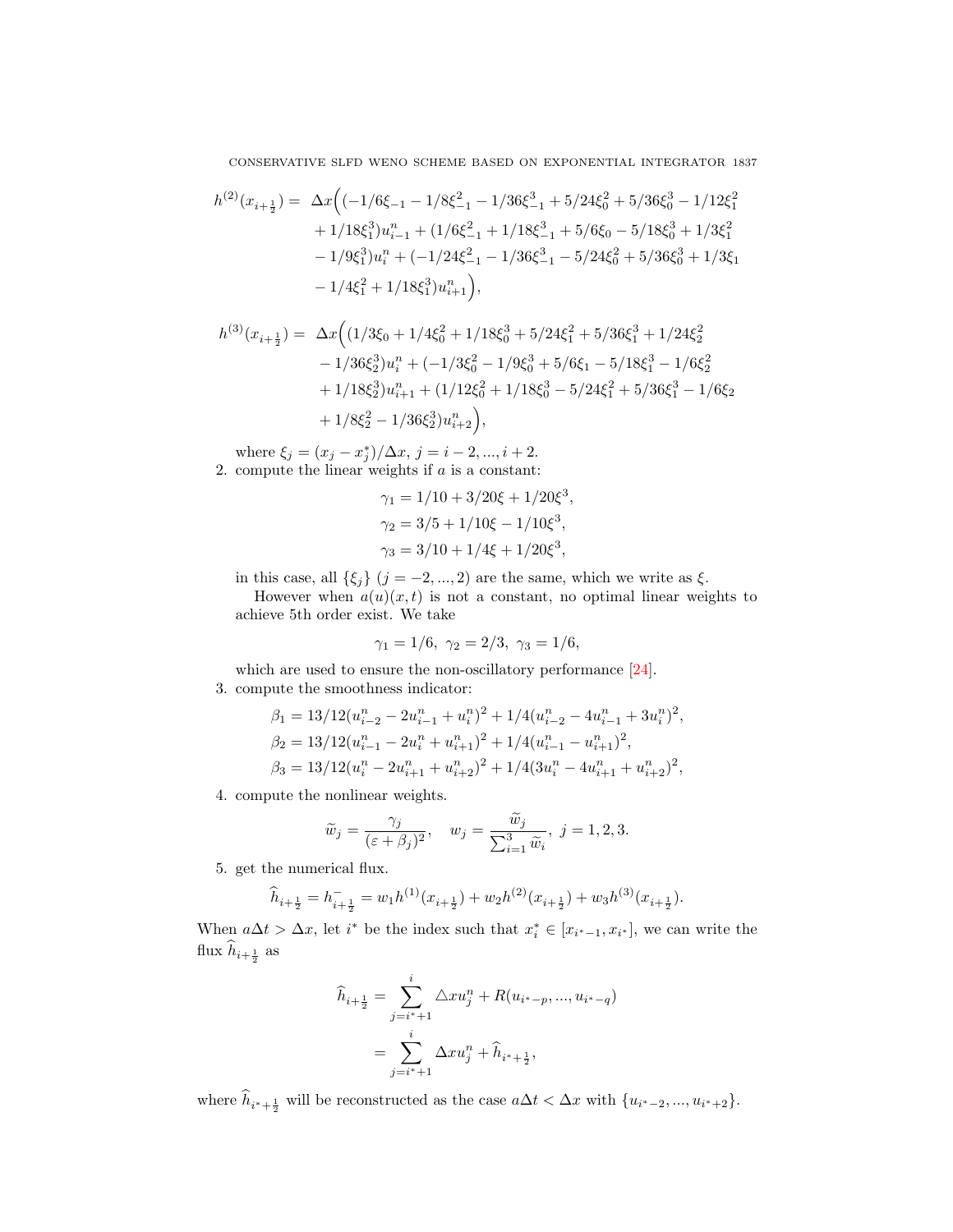#### **REFERENCES**

- <span id="page-19-16"></span>[1] S. Boscarino, S.-Y. Cho, G. Russo and S.-B. Yun, High order conservative semi-Lagrangian scheme for the BGK model of the Boltzmann equation, submitted (2019), [arXiv:1905.03660](http://arxiv.org/pdf/1905.03660).
- <span id="page-19-11"></span>[2] X. Cai, S. Boscarino and J.-M. Qiu, High order semi-Lagrangian discontinuous galerkin method coupled with Runge-Kutta exponential integrators for nonlinear Vlasov dynamics, submitted (2019), [arXiv:1911.12229](http://arxiv.org/pdf/1911.12229).
- <span id="page-19-9"></span>[\[3\]](http://www.ams.org/mathscinet-getitem?mr=MR3719597&return=pdf) X. Cai, W. Guo and J.-M. Qiu, [A high order conservative semi-Lagrangian discontinuous](http://dx.doi.org/10.1007/s10915-017-0554-0) [Galerkin method for two-dimensional transport simulations,](http://dx.doi.org/10.1007/s10915-017-0554-0) Journal of Scientific Computing, 73 (2017), 514–542.
- <span id="page-19-19"></span>[\[4\]](http://www.ams.org/mathscinet-getitem?mr=MR3535723&return=pdf) X. Cai, J.-X. Qiu and J.-M. Qiu, [A conservative semi-Lagrangian HWENO method for the](http://dx.doi.org/10.1016/j.jcp.2016.07.021) [Vlasov equation,](http://dx.doi.org/10.1016/j.jcp.2016.07.021) Journal of Computational Physics, 323 (2016), 95–114.
- <span id="page-19-17"></span>[\[5\]](http://www.ams.org/mathscinet-getitem?mr=MR2540108&return=pdf) E. Celledoni and B. K. Kometa, [Semi-Lagrangian Runge-Kutta exponential integrators for](http://dx.doi.org/10.1007/s10915-009-9291-3) [convection dominated problems,](http://dx.doi.org/10.1007/s10915-009-9291-3) Journal of Scientific Computing, 41 (2009), 139–164.
- <span id="page-19-18"></span>[\[6\]](http://www.ams.org/mathscinet-getitem?mr=MR3440274&return=pdf) E. Celledoni, B. K. Kometa and O. Verdier, [High order semi-Lagrangian methods for the](http://dx.doi.org/10.1007/s10915-015-0015-6) [incompressible Navier–Stokes equations,](http://dx.doi.org/10.1007/s10915-015-0015-6) Journal of Scientific Computing, 66 (2016), 91–115.
- <span id="page-19-1"></span>[7] E. Celledoni, A. Marthinsen and B. Owren, [Commutator-free Lie group methods,](http://dx.doi.org/10.1016/S0167-739X(02)00161-9) Future Generation Computer Systems, 19 (2003), 341–352.
- <span id="page-19-10"></span>[\[8\]](http://www.ams.org/mathscinet-getitem?mr=MR3264345&return=pdf) G.-H. Cottet, J.-M. Etancelin, F. Perignon and C. Picard, [High order semi-Lagrangian par](http://dx.doi.org/10.1051/m2an/2014009)[ticles for transport equations: Numerical analysis and implementation issues,](http://dx.doi.org/10.1051/m2an/2014009) ESIAM: Mathematical Modelling and Numerical Analysis, 48 (2014), 1029–1060.
- <span id="page-19-5"></span>[\[9\]](http://www.ams.org/mathscinet-getitem?mr=MR2586230&return=pdf) N. Crouseilles, M. Mehrenberger and E. Sonnendrücker, [Conservative semi-Lagrangian](http://dx.doi.org/10.1016/j.jcp.2009.11.007) [schemes for Vlasov equations,](http://dx.doi.org/10.1016/j.jcp.2009.11.007) Journal of Computational Physics, 229 (2010), 1927-1953.
- <span id="page-19-2"></span>[\[10\]](http://www.ams.org/mathscinet-getitem?mr=MR2678446&return=pdf) N. Crouseilles, T. Respaud and E. Sonnendrücke, [A forward semi-Lagrangian method for the](http://dx.doi.org/10.1016/j.cpc.2009.04.024) [numerical solution of the Vlasov equation,](http://dx.doi.org/10.1016/j.cpc.2009.04.024) *Computer Physics Communications*, 180 (2009), 1730–1745.
- <span id="page-19-21"></span>[\[11\]](http://www.ams.org/mathscinet-getitem?mr=MR2357629&return=pdf) K. Duraisamy and J. D. Baeder, [Implicit scheme for hyperbolic conservation laws using](http://dx.doi.org/10.1137/070683271) [nonoscillatory reconstruction in space and time,](http://dx.doi.org/10.1137/070683271) SIAM Journal on Scientific Computing, 29 (2007), 2607–2620.
- <span id="page-19-6"></span>[\[12\]](http://www.ams.org/mathscinet-getitem?mr=MR3661258&return=pdf) A. Efremov, E. Karepova and V. Shaydurov, [A conservative semi-Lagrangian method for the](http://dx.doi.org/10.1007/978-3-319-57099-0) [advection problem,](http://dx.doi.org/10.1007/978-3-319-57099-0) Numerical Analysis and its Applications, Lecture Notes in Comput. Sci., Springer, Cham, 10187 (2017), 325–333.
- <span id="page-19-7"></span>[\[13\]](http://www.ams.org/mathscinet-getitem?mr=MR4022336&return=pdf) L. Fatone, D. Funaro and G. Manzini, [A semi-Lagrangian spectral method for the Vlasov-](http://dx.doi.org/10.1007/s42967-019-00027-8)[Poisson system based on Fourier, Legendre and Hermite polynomials,](http://dx.doi.org/10.1007/s42967-019-00027-8) Communications on Applied Mathematics and Computation, 1 (2019), 333–360.
- <span id="page-19-4"></span>[\[14\]](http://www.ams.org/mathscinet-getitem?mr=MR3479281&return=pdf) F. Filbet and C. Prouveur, [High order time discretization for backward semi-Lagrangian](http://dx.doi.org/10.1016/j.cam.2016.01.024) [methods,](http://dx.doi.org/10.1016/j.cam.2016.01.024) Journal of Computational and Applied Mathematics, 303 (2016), 171–188.
- <span id="page-19-12"></span>[15] W. Guo, R. D. Nair and J.-M. Qiu, [A conservative semi-Lagrangian discontinuous Galerkin](http://dx.doi.org/10.1175/MWR-D-13-00048.1) [scheme on the cubed-sphere,](http://dx.doi.org/10.1175/MWR-D-13-00048.1) Monthly Weather Review, 142 (2014), 457–475.
- <span id="page-19-14"></span>[\[16\]](http://www.ams.org/mathscinet-getitem?mr=MR3534879&return=pdf) C.-S. Huang, T. Arbogast and C.-H. Hung, [A semi-Lagrangian finite difference WENO scheme](http://dx.doi.org/10.1016/j.jcp.2016.06.027) [for scalar nonlinear conservation laws,](http://dx.doi.org/10.1016/j.jcp.2016.06.027) Journal of Computational Physics, 322 (2016), 559– 585.
- <span id="page-19-20"></span>[\[17\]](http://www.ams.org/mathscinet-getitem?mr=MR1153252&return=pdf) R. J. LeVeque, [Numerical Methods for Conservation Laws](http://dx.doi.org/10.1007/978-3-0348-8629-1) Second edition, Lectures in Mathematics ETH Zürich. Birkhäuser Verlag, Basel, 1992.
- <span id="page-19-13"></span>[\[18\]](http://www.ams.org/mathscinet-getitem?mr=MR3643834&return=pdf) J.-M. Qiu, High order mass conservative semi-Lagrangian methods for transport problems, Handbook of Numerical Methods for Hyperbolic Problems, 17 (2016), 353–382.
- <span id="page-19-3"></span>[\[19\]](http://www.ams.org/mathscinet-getitem?mr=MR2576241&return=pdf) J.-M. Qiu and A. Christlieb, [A conservative high order semi-Lagrangian WENO method for](http://dx.doi.org/10.1016/j.jcp.2009.10.016) [the Vlasov equation,](http://dx.doi.org/10.1016/j.jcp.2009.10.016) Journal of Computational Physics, 229 (2010), 1130–1149.
- <span id="page-19-15"></span>[\[20\]](http://www.ams.org/mathscinet-getitem?mr=MR3620228&return=pdf) J.-M. Qiu and G. Russo, [A high order multi-dimensional characteristic tracing strategy for](http://dx.doi.org/10.1007/s10915-016-0305-7) [the Vlasov-Poisson System,](http://dx.doi.org/10.1007/s10915-016-0305-7) Journal of Scientific Computing, 71 (2017), 414–434.
- <span id="page-19-0"></span>[\[21\]](http://www.ams.org/mathscinet-getitem?mr=MR2753339&return=pdf) J.-M. Qiu and C.-W. Shu, [Conservative high order semi-Lagrangian finite difference WENO](http://dx.doi.org/10.1016/j.jcp.2010.04.037) [methods for advection in incompressible flow,](http://dx.doi.org/10.1016/j.jcp.2010.04.037) Journal of Computational Physics, 230 (2011), 863–889.
- <span id="page-19-22"></span>[\[22\]](http://www.ams.org/mathscinet-getitem?mr=MR2421033&return=pdf) J.-M. Qiu and C.-W. Shu, [Convergence of Godunov-type schemes for scalar conservation laws](http://dx.doi.org/10.1137/060657911) [under large time steps,](http://dx.doi.org/10.1137/060657911) SIAM Journal on Numerical Analysis, 46 (2008), 2211–2237.
- <span id="page-19-8"></span>[\[23\]](http://www.ams.org/mathscinet-getitem?mr=MR2806222&return=pdf) J. A. Rossmanith and D. C. Seal, [A positivity-preserving high-order semi-Lagrangian discon](http://dx.doi.org/10.1016/j.jcp.2011.04.018)[tinuous Galerkin scheme for the Vlasov-Poisson equations,](http://dx.doi.org/10.1016/j.jcp.2011.04.018) Journal of Computational Physics, 230 (2011), 6203–6232.